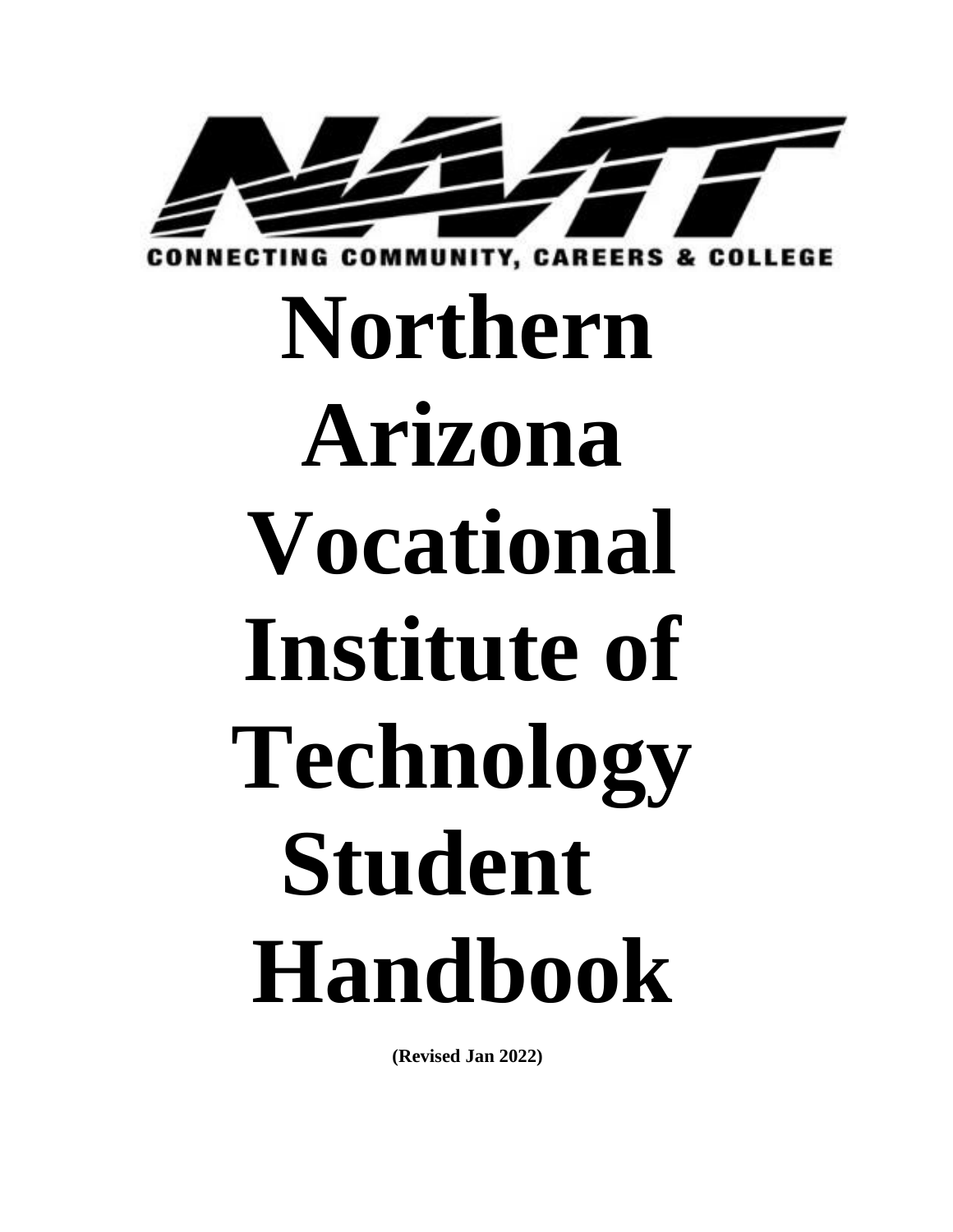#### **Annual Public Notification of Nondiscrimination**

Northern Arizona Vocational Institute of Technology (NAVIT) does not discriminate on the basis of race, color, national origin, gender, age or disability in admission to its programs, services, or activities, in access to them, in treatment of individuals, or in any aspect of their operations. NAVIT does not discriminate in enrollment or access to any of the programs available. NAVIT also does not discriminate in its hiring or employment practices.

This notice is provided as required by Title VI of the Civil Rights Act of 1964, Section 504 of the Rehabilitation Act of 1973, Title IX of the Education Amendments of 1972,the Age Discrimination Act of 1975, and the Americans with Disabilities Act of 1990. Questions, complaints, or requests for additional information regarding these laws may be forwarded to the designated compliance coordinator**:**

#### Carrie Jordan

951 W. Snowflake Blvd. Snowflake AZ 85937 928-536-6100

#### **Notificación de Non Discriminación**

Northern Arizona Vocational Institute of Technology (NAVIT) no discrimina raza, color, nacionalidad, género, edad, o incapacidad de admisión a sus programas, servicios, o actividades, en acceso a ellas, en el tratamiento a individuos, o en ningún aspecto de sus operaciones. El departamento de Educatión Técnica y de Carreras, de NAVIT no discrimina en su matriculación o en el acceso a cualquier de sus programas disponibles. El NAVIT tampoco discrimina en sus contratos o practicas de empleados.

Esta noticia es provista y requerida por el Titulo VI de Acto de Derechos Civiles de1964, Sección 504 del Acto de Rehabilitación de 1973, Titulo IX de la Enmienda Eduacativa de 1972, en el Acto de Era de Descriminación de 1975, y el Acto de los Estadounidenses con Habilidades Diferenciadas de 1990. Preguntas, quejas, o para más información con respecto a estas leyes pueden remitir por al coordinador de compliance:

Carrie L. Jordan M.Ed. NAVIT Program Director 951 W. Snowflake Blvd. Snowflake AZ 85937 928-536-6100

#### **TABLE OF CONTENTS**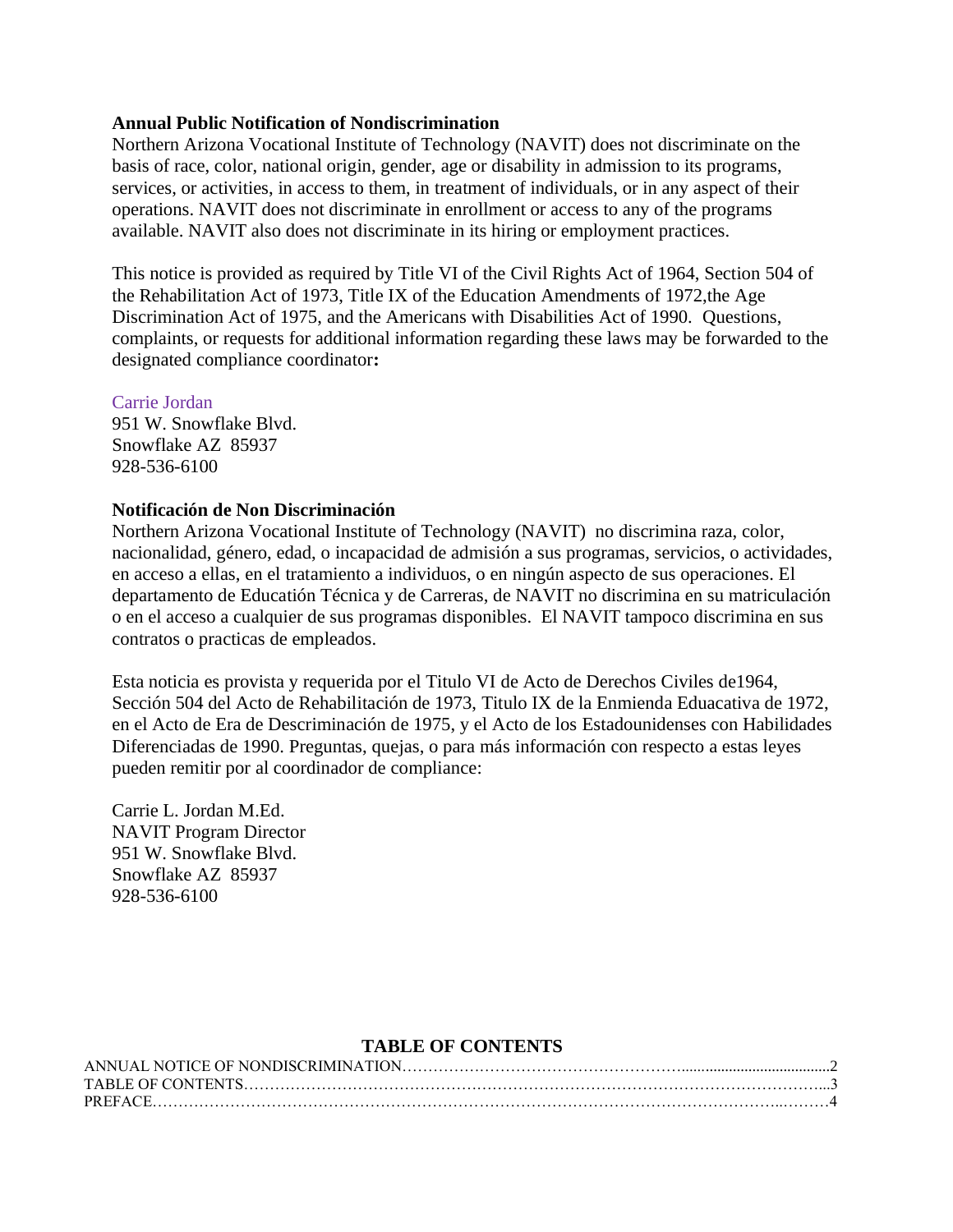| CODE OF CONDUCT FOR EXTRACURRICULAR PARTICIPATION/CTE SPONSORED |  |
|-----------------------------------------------------------------|--|
|                                                                 |  |
|                                                                 |  |
|                                                                 |  |
|                                                                 |  |
|                                                                 |  |
|                                                                 |  |
|                                                                 |  |
|                                                                 |  |

# **NAVIT STUDENT HANDBOOK PREFACE**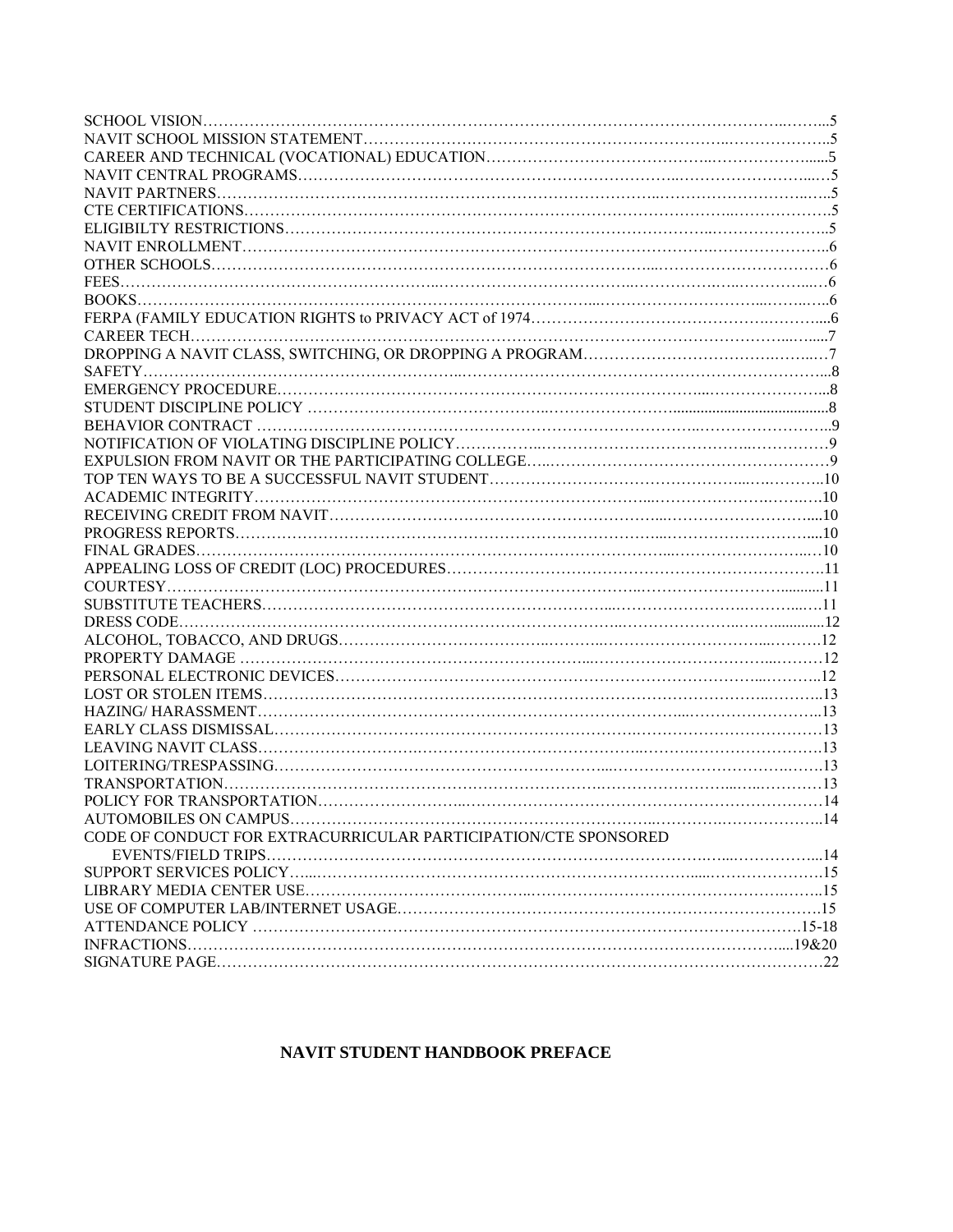Within this document, Northern Arizona Vocational Institute of Technology will be referred to as NAVIT, Career and Technological Education District will be referred to as CTED, Northland Pioneer College will be referred to as NPC, Gila Community College will be referred to as EAC, Eastern Arizona College will be referred to as EAC; and Career and Technical Education will be referred to as CTE.

In 1990, the Arizona Legislature approved the formation of joint technological districts. Later that year the East Valley Institute of Technology was formed following a general election. Following a thorough study of Northeastern Arizona's vocational education needs, in 1998 voters approved the formation of Arizona's second career and technological education district: NAVIT (Northern Arizona Vocational Institute of Technology).

NAVIT serves high school students who live within the boundaries of the following school districts: Blue Ridge, Heber-Overgaard, Holbrook, Joseph City, Payson, Round Valley, St. Johns, Show Low, Snowflake, Whiteriver, and Winslow. All NAVIT central programs are occupationally specific and taught by college professionals. Who not only have worked in industry using state-of-the-art equipment, but are also caring individuals who have the vision to train students appropriately to compete in an everchanging global economy.

11<sup>th</sup> and 12<sup>th</sup> grade students who reside within the boundaries of the eleven school districts may attend NAVIT. Charter and home-schooled students who reside within the same boundaries are also eligible to attend. Students may earn high school credit while attending NAVIT and graduate from their host high school or charter school. In addition, students may earn community college credit from NPC, Eastern Arizona College for courses taken at Payson Campus.

Currently, all of NAVIT's central programs are offered jointly with NPC or EAC. Students who attend NAVIT's central enrollment courses held at NPC or EAC campuses are subject to NAVIT's rules contained in this student handbook, as well as, NPC or EAC student handbook. Students who are selected to participate in NAVIT courses are subject to their host high school rules for eligibility and continuation.

#### **NAVIT GOVERNING BOARD has a member representing each of the following districts:**

| Blue Ridge  | Heber-Overgaard | <b>Holbrook</b> |
|-------------|-----------------|-----------------|
| Joseph City | Payson          | Round Valley    |
| Show Low    | Snowflake       | St Johns        |
| Whiteriver  | Winslow         |                 |
|             |                 |                 |

#### **ADMINISTRATORS/STAFF EMAIL ADDRESS**

Matt Weber Superintendent mweber@navit.k12.az.us Carrie Jordan Program Director carrie.jordan@navit.k12.az.us Molly Stradling Business Manager molly.stradling@navit.k12.az.us Susan Johnson **Attendance Clerk** susan.johnson @navit.k12.az.us Celia Merrell Administrative Assistant celia.merrell@navit.k12.az.us

#### **NAVIT MAIN OFFICE ADDRESS WEBSITE**

951 W. Snowflake Blvd. [www.navitschool.org](http://www.navitschool.org/) Snowflake, AZ 85937

PHONE (928) 536-6100 FAX (928) 536-7287 **NAVIT STUDENTS ARE RESPONSIBLE FOR AND HELD ACCOUNTABLE TO THE STUDENT HANDBOOK FROM THE COLLEGE IN WHICH THEY ATTEND CLASSES, AS WELL AS, THE NAVIT HANDBOOK.**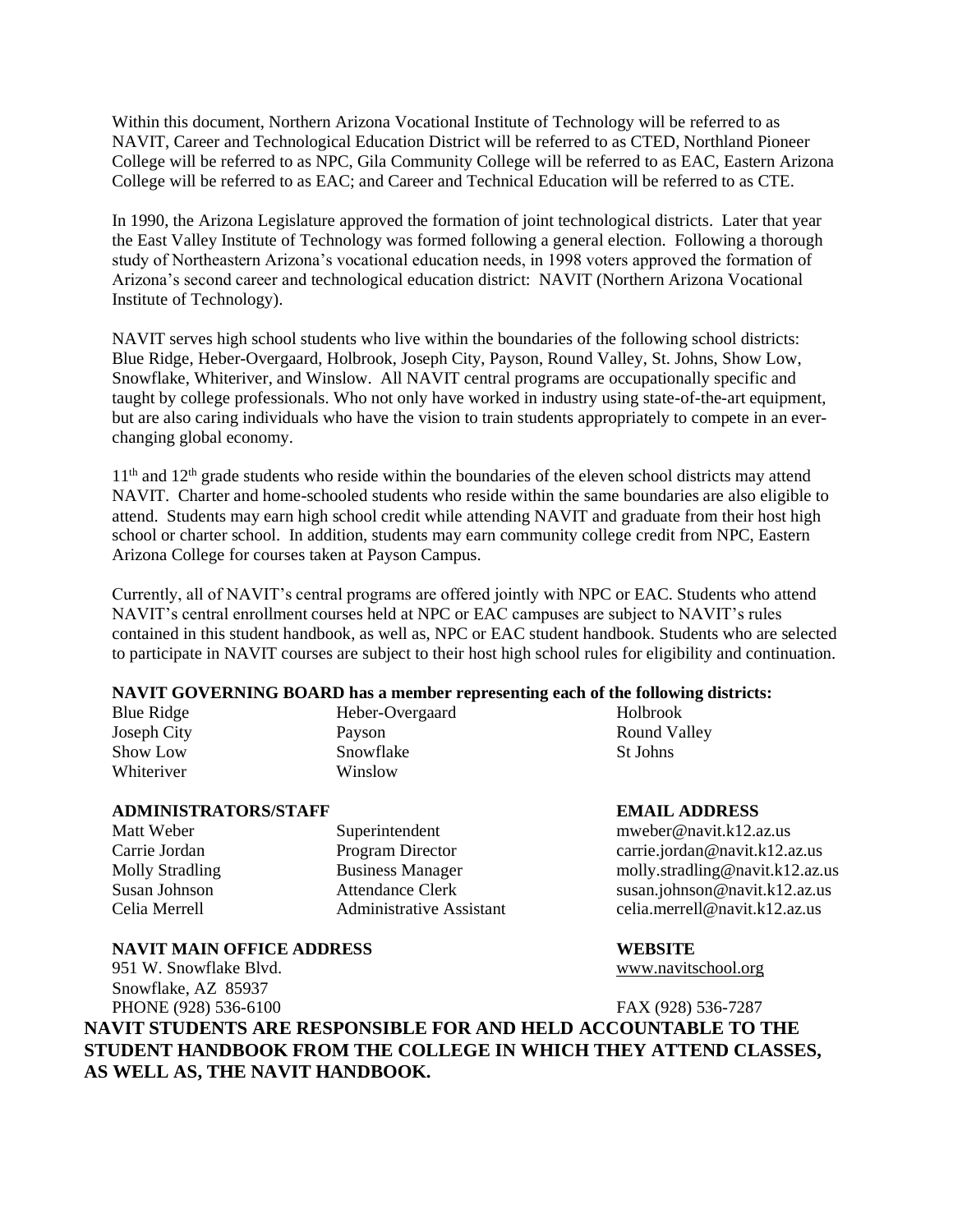# **NAVIT SCHOOL VISION**

NAVIT's vision is to connect community, careers, and college. NAVIT programs strive to include teaching all CTE Arizona Workplace Employability Skills: complex communication, thinking and innovation, initiative and self-direction, tolerance, adaptability, collaboration, professionalism, financial responsibility, legal and ethical practices.

# **NAVIT SCHOOL MISSION STATEMENT**

To provide high-quality, convenient, cost-effective, and industry-driven vocational learning opportunities for the diverse student population served by NAVIT.

# **CAREER AND TECHNICAL (VOCATIONAL) EDUCATION**

NAVIT assures equal access to career and technical education to special populations and complies with all requirements regarding equal access in Section 504 of the Federal Rehabilitation Act of 1973. (Contact the college Disability Resource offices: NPC [www.npc.edu/dra](http://www.npc.edu/dra) 928-532-6178 EAC Payson Campus [james.quinlan@eac.edu](mailto:james.quinlan@eac.edu) Phone- 928-468-8039 ext. 235)

# **NAVIT CENTRAL PROGRAMS**

NPC Automotive Technician, EAC Allied Health, NPC Certified Nursing Assistant, NPC Computer Repair & Maintenance, NPC Construction, EAC Cosmetology, NPC Hairstyling, NPC Fire Science, NPC Energy Industry Technician (Navajo county), NPC Medical Assistant, EAC Nail Tech, EAC Sports Medicine, and NPC Welding programs are all subject to be responsible and held accountable for NAVIT handbook guidelines, rules, and policies; in addition, to college guidelines, rules, and policies, which may supersede NAVIT's. *Central programs consist of a five day roll-out of college courses, students must be enrolled in all five days to receive NAVIT paid tuition. There is no testing out of courses. Central programs are college credits that are not always transferable and count toward a student's FAFSA future eligibility. Understand that students need more college courses to receive the college associate's degree.* 

# **NAVIT PARTNERS**

NAVIT is a CTED that has partnered with the eleven high school districts, two community colleges NPC and EAC, along with business and industry to fulfill our mission and to help students be career ready by having professional skills and program certifications.

### **CTE CERTIFICATIONS**

NAVIT is working to ensure each program is able to offer students local CTE certifications, where applicable, state and/or national certifications. Most certifications require students to pass an exam to qualify. So the importance of **student attendance** in order to acquire the knowledge and technical skills to pass these exams **is critical**. Certificates are typically sent directly to the student, so having your correct mailing addresses is vital to providing timely delivery. NAVIT needs a copy of certifications earned for documentation and state auditing purposes. Please send via email to NAVIT.

### **ELIGIBILTY RESTRICTIONS**

Students must be:

- under the age of 22
- not received a high school diploma;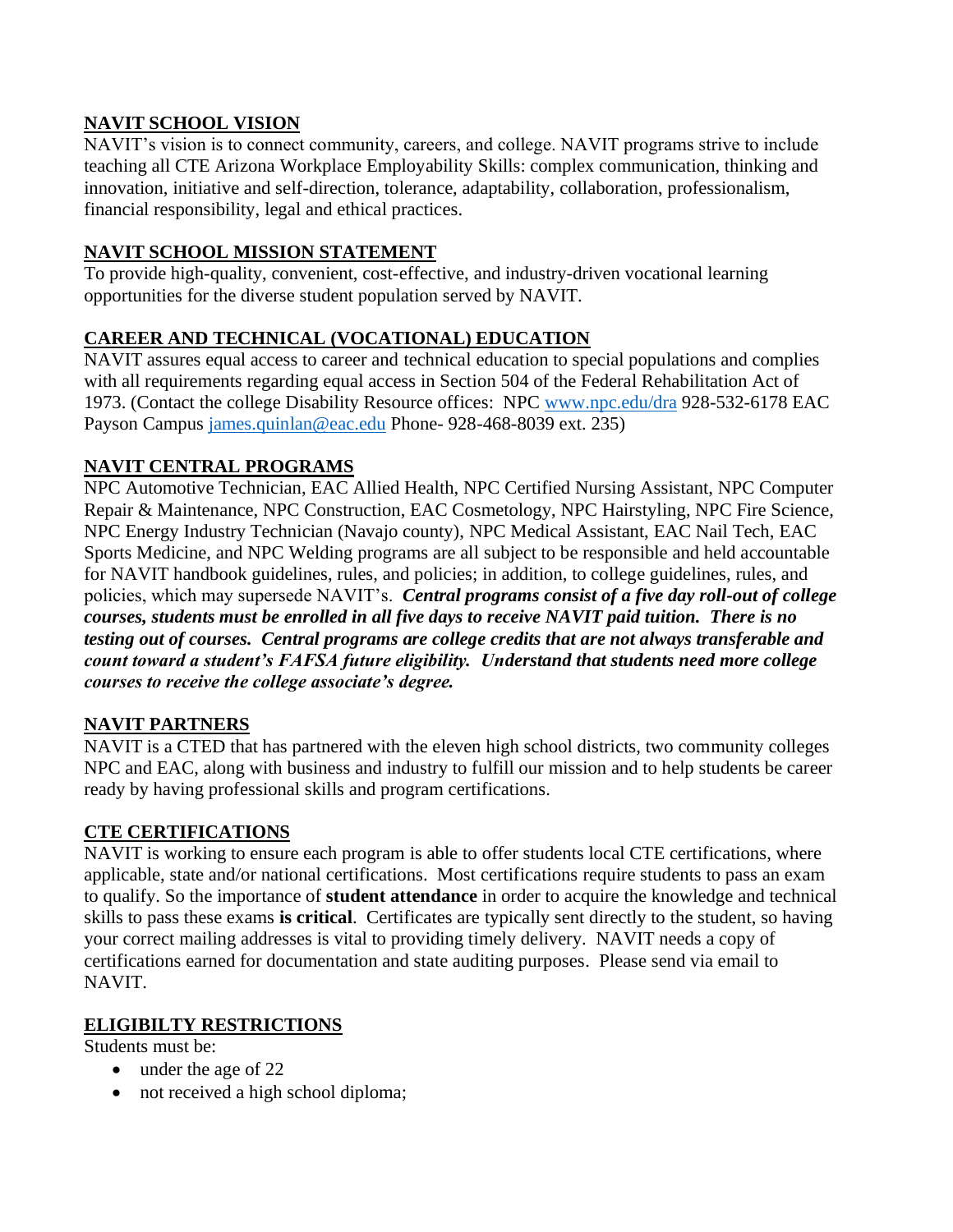- no December grads
- no GED
- not concurrently enrolled in high school plus an online school
- a resident of Arizona for the past 365 days
- a legal resident of the United States
- Some programs may not accept those with a misdemeanor or felony record
- *Students must participate in the 5 day roll-out of college courses*
- **There will be no student tuition paid for by NAVIT if a student requests to join after first week of NAVIT's calendar of classes.**

# **NAVIT ENROLLMENT**

High school students attending one of the eleven participating high school districts, listed in the preface as well as home, charter, and private school students are welcome to participate in NAVIT programs. Students must live within the boundaries of one of our 11 public school member districts submit the proper enrollment paperwork, proof of immunizations, transcripts, along with a copy of a birth certificate. **NAVIT programs have an allotted number of college seats available. Students may also be placed on a waiting list based on their high school transcripted GPA should a program be filled at the time of application.** 

# **FEES**

NAVIT is a CTED providing college scholarships to selected eligible high school students; in order, to enroll in any of our specific program offerings. Following handbook guidelines, rules and policies enables students to participate in this privilege. NAVIT is a privilege, not a right, thus the need to earn and keep this privilege is utmost. **Students must meet attendance, discipline requirements and earn A, B, or C's college grades each semester, especially for prerequisite courses**. Some programs such as Hairstyling/Cosmetology do require a \$400 program fee which becomes a student/parent/guardian financial responsibility in the form of depositing a monetary amount. NAVIT also purchases textbooks and supplies for all programs, so students are responsible for properly caring for and returning these items in good condition. If NAVIT property is damaged, there is a policy requiring the student/parent/guardian to be responsible for replacing it.

# **BOOKS**

NAVIT will furnish textbooks for student use for the five-day NAVIT roll-out of college classes. The care and return of these books is the responsibility of the student. All books must be returned and a lost book must be paid for before another is issued. When students drop NAVIT they must return their books immediately. Violations will be given infraction referral for Category III.

### **FERPA (FAMILY EDUCATION RIGHTS to PRIVACY ACT of 1974**

NAVIT courses are taught by college faculty. Many rules and policies are enforced at the college level first. FERPA (Family Education Rights to Privacy Act) is in effect; which means students control who has access to their educational information. College personnel will not discuss student's information with anyone other than the student themselves. A signed FERPA college release form is mandatory. This form enables NAVIT office personnel to act on the student's behalf: to navigate college required paperwork; to work out enrollment issues; to help with grievances issues; more importantly, to ensure parents have a liaison with the college. Please be sure to keep all addresses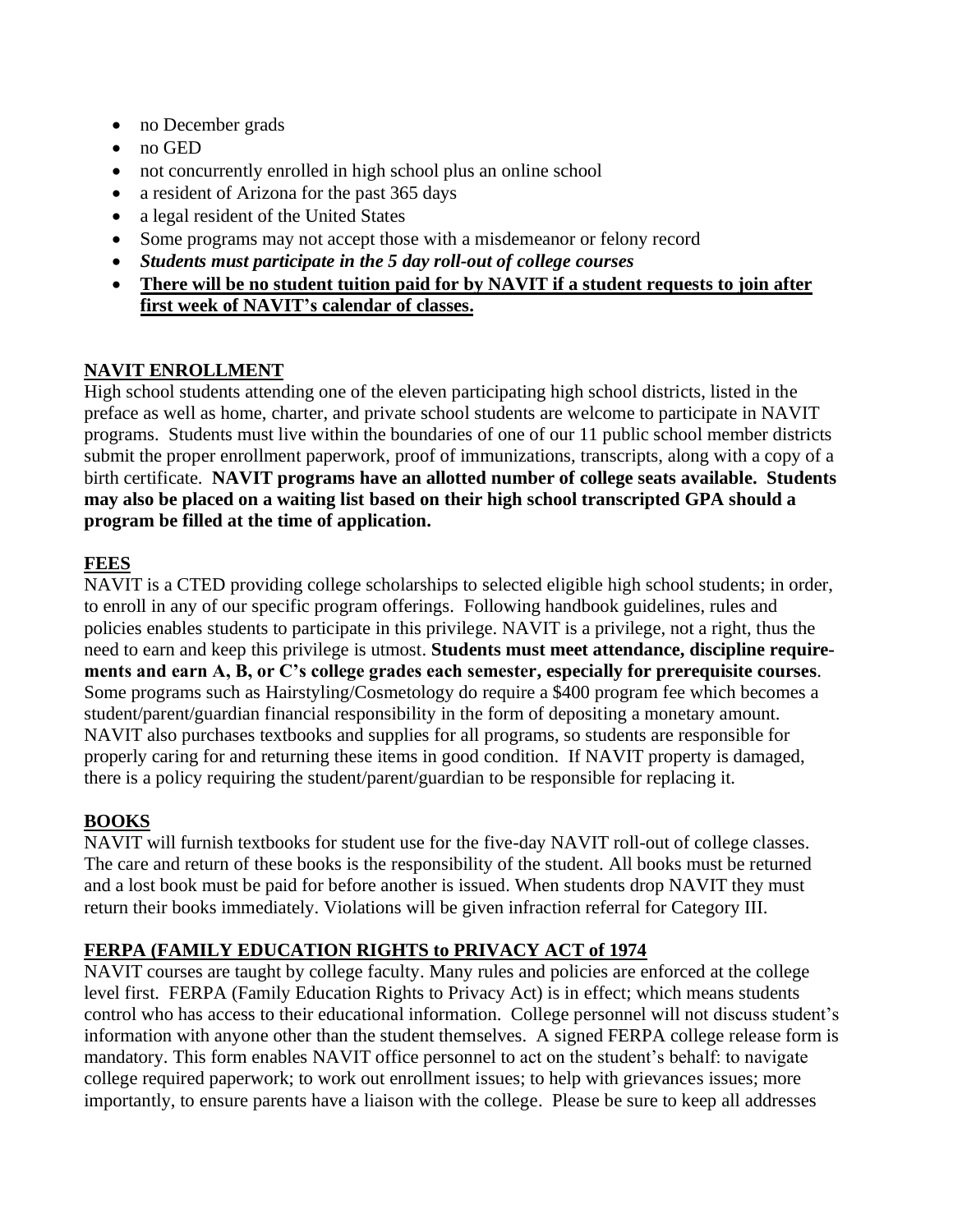and phone number current. This includes physical home addresses, post office box information, and email; as well as, phone numbers at home, work and cell. Two way communication is the best way to avoid misunderstandings. It helps tremendously in case of emergencies and providing prompt timely information. Please contact the NAVIT office anytime a change occurs, **it is imperative NAVIT has updated parent/guardian information.**

# **CAREER TECH**

A career tech is a job duty assigned to high school personnel. They act as a liaison between the home high school and the NAVIT office. Their duties are:

- to recruit students for NAVIT programs
- to disperse information and paperwork regarding NAVIT enrollment & provide updates
- to aid in the verification of reasons for student absences from NAVIT
- to submit properly completed NAVIT program student application paperwork: so it meets the college requirements for enrollment; transcripts, verifying college testing, and residency requirements are met. A copy of a student's original birth certificate, or certificate of Indian Blood, must be sent with NAVIT paperwork to be considered completed in its entirety.

High School Career Techs are responsible for the recruitment of students for consideration to receive NAVIT free college tuition waivers. Student must: comply with Career Tech instructions; attending informational meetings; fill out NAVIT program specific paperwork; college testing as needed; as well as, complying with the need for proper documentation of residency required by the college. Career Tech's submit completed packets of NAVIT program specific paperwork on behalf of their home high school students. NAVIT personnel reviews each student's paperwork and may reject it, if it is not properly completed. If all paperwork is satisfactorily completed then NAVIT will submit requests for high school students to become college students. College personnel enroll NAVIT students in the appropriate college courses for the specified semester of each NAVIT program. Once enrolled in the college, students are given a college identification number and a schedule of NAVIT/college courses for each semester. Each semester students are required to fill out NAVIT paperwork. First semester student paperwork is much more detailed than continuing semester paperwork.

# **DROPPING A NAVIT CLASS, SWITCHING, OR DROPPING A PROGRAM.**

Students may be dropped from NAVIT classes for many reasons. Paperwork must be submitted to the NAVIT office in writing documenting the reason. Typically this a Career Tech duty. NAVIT will request the drop on behalf of the student by filling out the proper college forms. Drop dates must be documented and received by the NAVIT attendance clerk. Reasons for drops typically include:

- Non-compliance of college testing requirements
- Instructor request-documented by email or starfish warning
- Failing grades/tests (college grade of D or F)
- Excessive attendance violation as well as No Show during first week of classes
- Student discipline violation

Students may be dropped from a NAVIT program, requests may be initiated by:

- Student (no drops allowed the week of finals)
- Career Tech/ High School Administrator
- College Instructor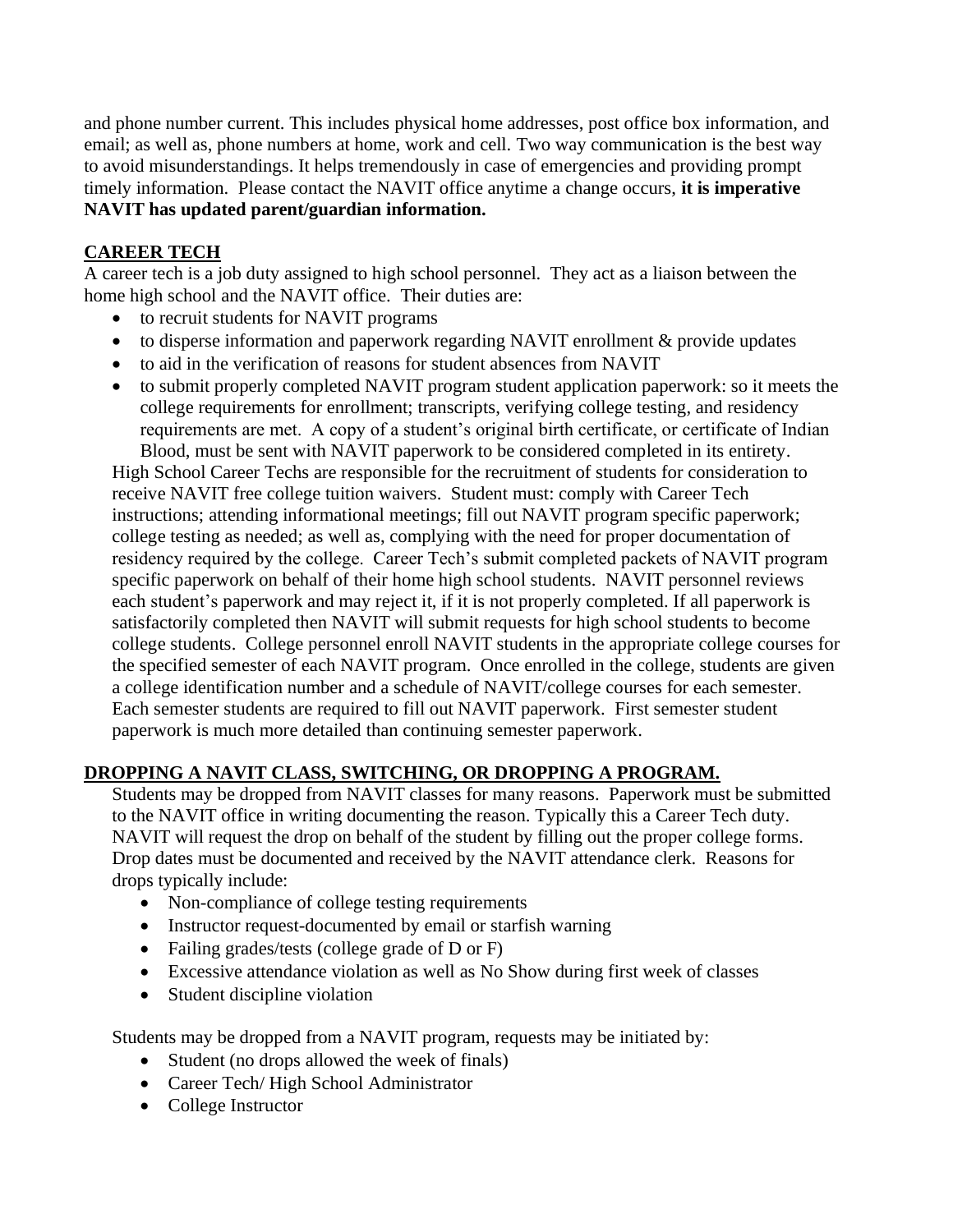• NAVIT personnel

All requests require documentation submitted to the NAVIT office. Official drops are done by college personnel once proper college forms are received, completely filled out documenting the necessary reason for the drop, and a withdrawal date is given.

Switching classes has the same procedure outlined above regarding paperwork properly submitted to the NAVIT office and accompanying documentation. Only the NAVIT office may request the college to officially make a change of NAVIT classes. Switches are usually done because of student attendance conflicts *(typically EMT104)* or a NAVIT/ college clerical error. **Students may choose to switch NAVIT programs ONLY ONCE.**

- Student will NOT have dropped or withdrawn from any previous NAVIT course.
- NAVIT does not customize schedules-five day roll-out enrollment is required. No testing out of courses.
- Student must meet all prerequisites of new program requested. If any prerequisites are lacking the students is responsible for paying for and finishing those courses prior to beginning a new program.
- The student may be put at the end of a waiting list.

# **SAFETY**

All NAVIT guidelines, rules and policies are developed with personal safety as paramount. Behavior contracts are NAVIT's first line of intervention. NAVIT programs have real world equipment and technology; meanwhile, safety accidents could occur. Student/witness/college personnel are responsible for reporting and documenting any injury in writing on the day of its occurrence and submitting it to the proper authorities. Incident reports must be reported regardless of the nature of the injury or how inconsequential the accident may appear. This report may be kept in the student's file located in the NAVIT office. Violations will be given infraction referrals for Category I, II, III, IV, V, or VI. *If medical attention is required, the student will be assessed, treated, and referred appropriately. Access to parent/guardian is imperative in an emergency situation, so please be sure NAVIT has the most updated phone information.*

# **EMERGENCY PROCEDURES**

State law requires all schools practice drills for fire and lock downs. Students will be instructed on the proper procedure for each type of drill. Should a college have an actual emergency, students will be notified typically through NPC RAVE system text. Be sure cell phone contact information is updated. Should an actual emergency require lock down or evacuation, please refrain from using cell phones for texting or calling, as emergency personnel will need the lines clear to perform their duties. Parents/guardians should refrain from driving or calling the location during an emergency situation. Even though it is unnerving to not be in the know at the actual moment, remain calm and wait for emergency personnel to give the all clear before responding to initial emergency information**.** Violations will be given infraction referrals for Category I, II, III, IV, V, or VI.

# **STUDENT DISCIPLINE POLICY**

The purpose of this discipline policy is to encourage students to be responsible for their own behavior and to allow all students the opportunity to learn in a safe and orderly environment.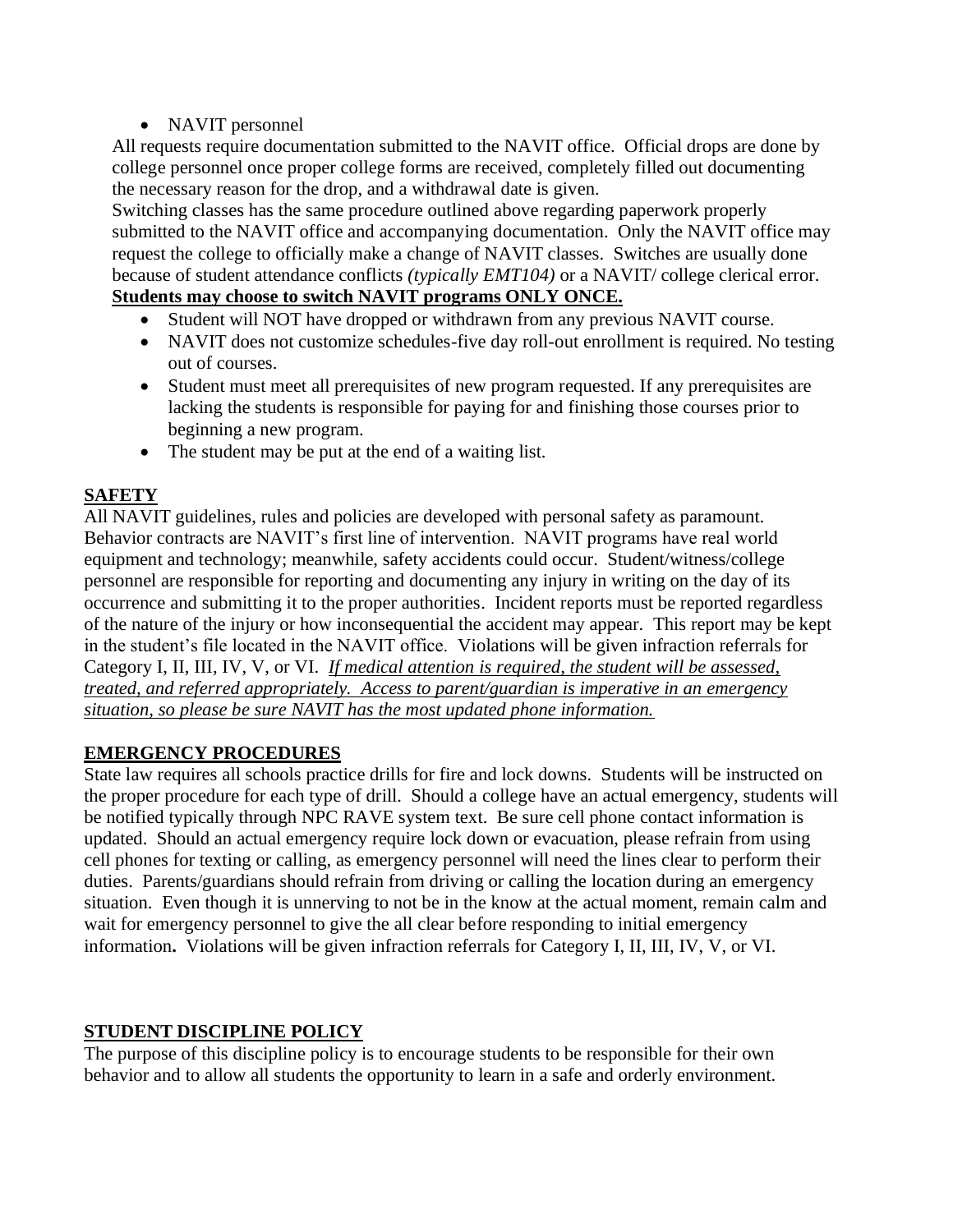Students and parents/guardians need to be familiar with the NAVIT infractions and the consequences of violating this policy, as disciplinary actions will correspond with each occurrence. Student violations of handbook policies carry infractions. Each is broken into categories and have consequence codes with point values assigned. Violations will be given infraction referrals for Category I, II, III, IV, V, or VI. *Familiarize yourself with the language contained in last section of this handbook* entitled *INFRACTIONS.*

For each violation of the discipline policy, a student will not only receive an immediate consequence (see consequence codes at the back of the book), but will also accrue points against his or her status as a student in good standing. Points are assigned for offenses based on their relative severity. Repeated instances of the same offense result in higher points and more severe consequences than for a first offense. Students who accumulate 50 points in one school year will be recommended for expulsion from NAVIT. Any student who engages in any act that may result in discipline points within **the school year** may be given behavior referral.

# **BEHAVIOR REFERRAL**

A written agreement between the student and the NAVIT administrator used as an intervention for students who violate any college or NAVIT handbook rules or policies. C3 violations of college or NAVIT handbook guidelines, rules, and policies deem a behavior referral be given to a student outlining the consequences contained in the INFRACTION section of this handbook. Infractions carry point values, so keep in mind 50 points in a year can add up quickly and jeopardize high school graduation requirements. A student who enters into a referral and then subsequently violates the terms of the referral or repeat offenders will:

- 1. Voluntarily withdraw from NAVIT for the remainder of the school year thereby forfeiting all NAVIT credit for the current semester **OR**
- **2.** Be referred to the NAVIT governing board for expulsion **OR**
- **3.** Other disciplinary actions will occur as noted on the individual contract.

# **NOTIFICATION OF VIOLATING DISCIPLINE POLICY**

Behavior referral will be given when students have violated the discipline policy. When a student has committed an infraction of NAVIT/ college syllabi rules: a college instructor/NAVIT administrator will fill out a discipline referral. If convenient, have the student sign it. The student will be contacted by the NAVIT office to determine the specific consequence to be assigned and point value lost. A copy of any disciplinary referral handled by the NAVIT office will be sent to the student's home. Violations and consequences for infractions will be discussed with the student via a NAVIT administrator during an on-site visit. Parents are also notified by phone and written letter.

Removal from a NAVIT program immediately. See Infractions code 7 of Category VI. NAVIT funding is withdrawn for the calendar year from the date of expulsion. Any student who reaches a loss of 50 NAVIT points will be withdrawn from the NAVIT program and not allowed to receive further scholarship money for any NAVIT program the next calendar year.

# **EXPULSION FROM THE PARTICIPATING COLLEGE**

Each college has their own policy governing expulsion and may enforce such policy regardless of, and/or in addition, to any consequences from NAVIT.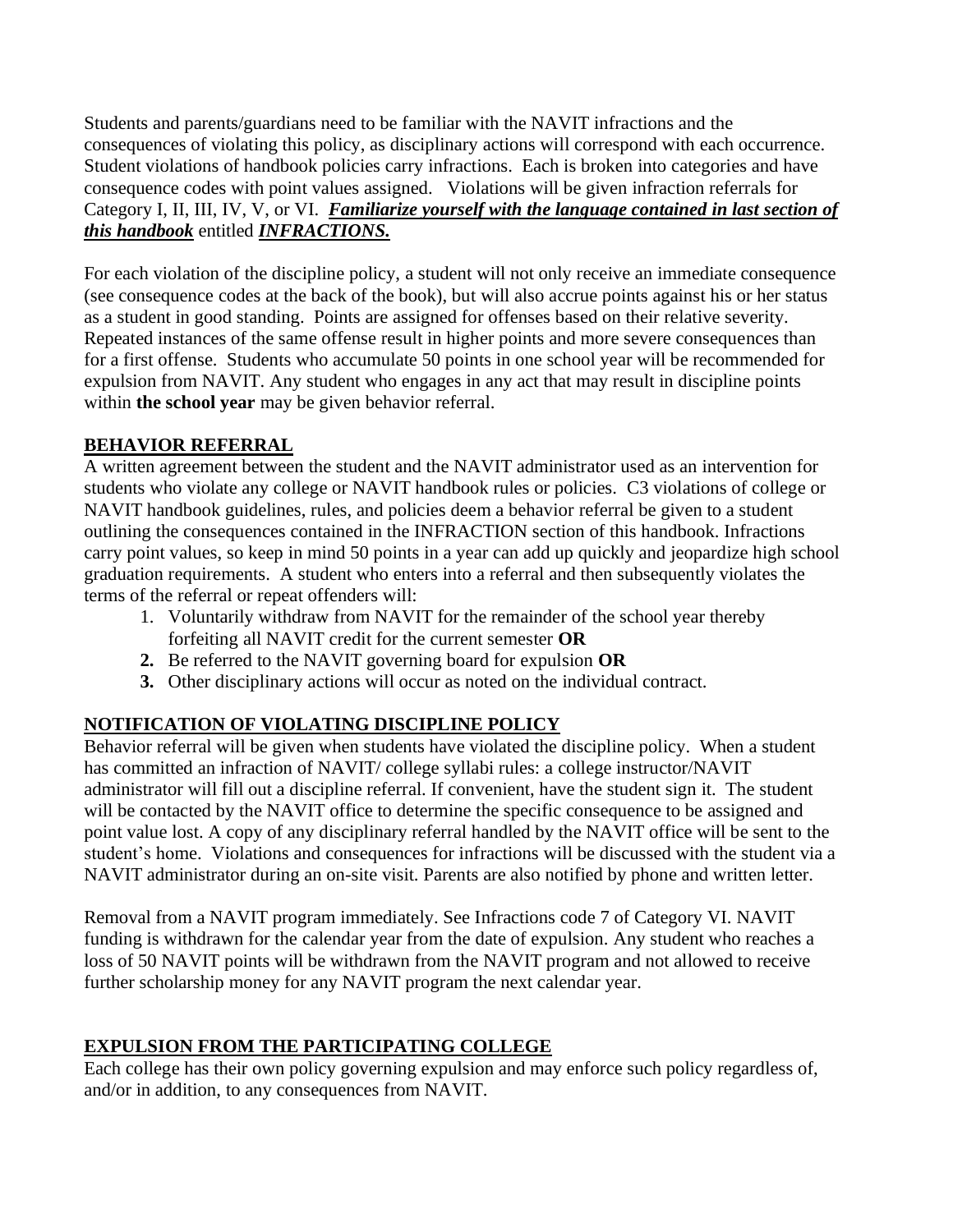Any student that voluntarily withdraws due to discipline or a contract violation must appeal to the NAVIT school board to be considered for NAVIT re-enrollment and the CTE Dean of the participating college to return to the college program. Either entity may choose to not re-enroll a student. Any student allowed to re-enroll into the NAVIT program will be automatically put on a contract.

Any actions that are found to be disruptive, but are not specifically listed in the tables of infractions, will be evaluated by a NAVIT administrator for placement in the most appropriate category. Actions that are a violation of law are always considered a violation of school policy. **NAVIT administration may consider aggravating or mitigating circumstances when assigning infractions to categories, in which they are not normally included.** Violations will be given infraction referrals for Category I, II, III, IV, V, or VI.

### **TOP TEN WAYS TO BE A SUCCESSFUL NAVIT STUDENT:**

- **1. Display courtesy and respect for all individuals.**
- **2. Respect school and personal property of others.**
- **3. Works cooperatively with others.**
- **4. Allows others to remain on task.**
- **5. Uses appropriate voice and language.**
- **6. Arrives on time to class.**
- **7. Arrives with needed materials.**
- **8. Arrives with completed assignments.**
- **9. Accepts responsibility for completing work missed during and absence.**
- **10. Follows school rules and regulations.**

# **ACADEMIC INTEGRITY**

Academic integrity refers to academic assignments existing to help a student learn and grow in their knowledge; grades exists to show how fully this goal is attained. Therefore, all class work and grades should result from the student's own understanding and effort. Cheating will not be tolerated. Refer to the individual college handbook. Violations will be given infraction referral for Category III.

### **RECEIVING CREDIT FROM NAVIT**

Students enrolled in a NAVIT course will be attending NPC or EAC classes. High school credit will be issued for each NPC or EAC successfully passed with a "C" or better when tallied for awarding full credit. The student will receive up to a total of 2 high school elective credits, unless they lose credit due to poor attendance or grades of  $D \& F$ . A student who fails, withdraws, or does not satisfactorily complete a NPC or EAC class will not receive credit at the high school for that class.

# **PROGRESS REPORTS**

NAVIT students are considered college students and are advised to advocate for themselves without parental involvement. Students are encouraged to speak with their college instructors regarding their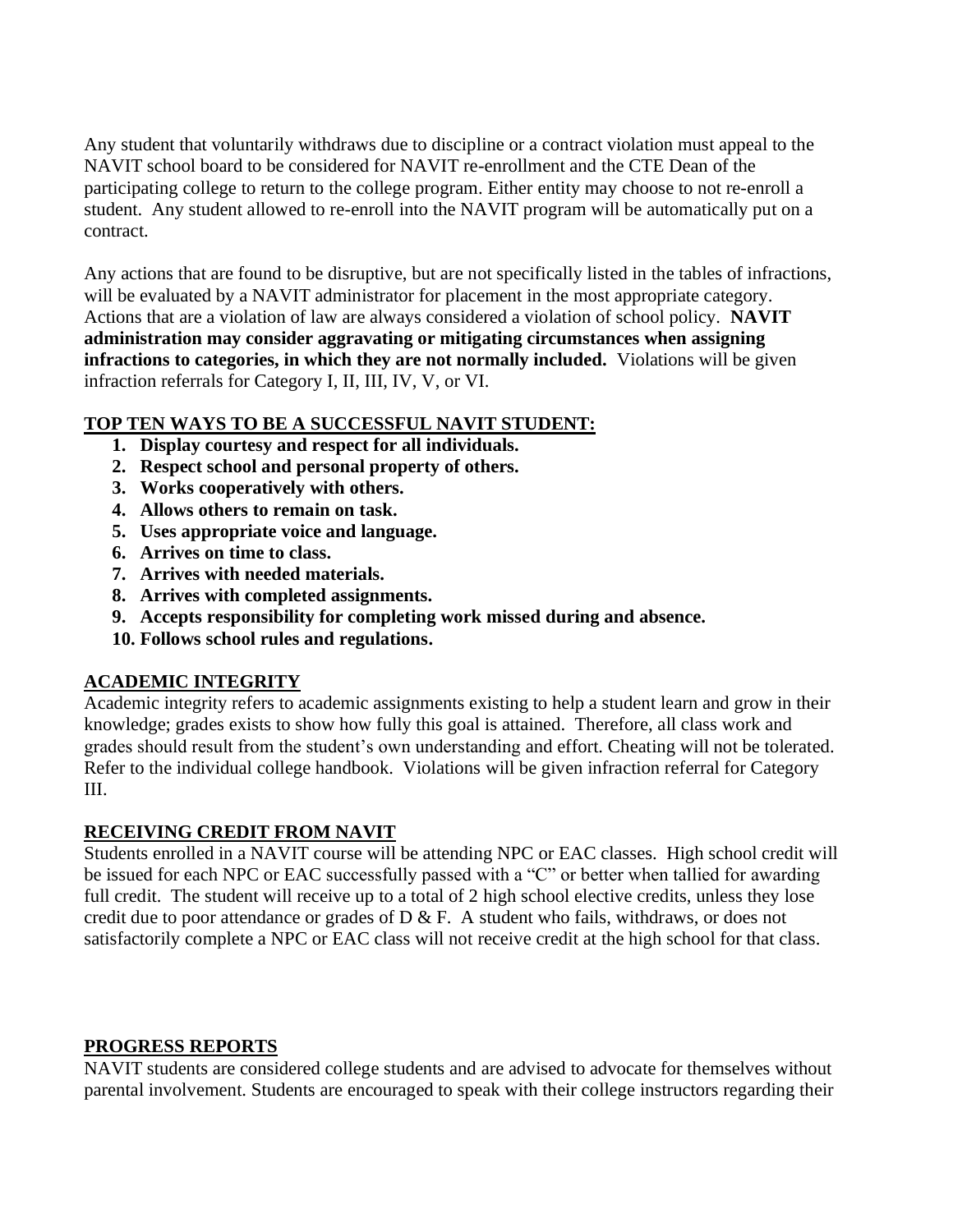progress for class work, projects, and active participation in course discussions that ultimately becomes their final grade. Again the importance of daily attendance will be a key factor in successful completion of NAVIT courses. Progress reports can viewed by the student logging into their college portal. Four weeks into the college semester colleges submit progress reports. Unsatisfactory college midterm reports will be relayed to parents via telephone call and/or email from NAVIT and noted in power school guidance notes.

# **FINAL GRADES**

Each college awards final grades. Students should use their user name and password to log onto their college portal to view their unofficial college transcript of credits/grade earned, as they progress through the NAVIT program. Withdrawal from NAVIT can have adverse effects toward high school elective CTE credit needed for graduation requirements. Parents will be notified by phone and in writing from the Program Director should a student be losing high school credit due to a D or F final college grade which may result in students losing NAVIT tuition for the next semester**. NAVIT reserves the right to revoke credit and/or free tuition for reasons outlined in this handbook.** Loss of credit also occurs when students have more than 7 absences in the semester. The best way to avoid loss of credit due to absences to call the NAVIT office when students are absent to provide the reason. The NAVIT sends out attendance notifications, makes phones calls, asks HS Career Techs for assistance verifying attendance, and contracts are given once a student reaches their fifth violation before the last month of a semester. LOC letters are sent certified mail.

# **APPEALING LOSS OF TUITION OR LOSS OF CREDIT (LOC) PROCEDURES**

Loss of credit due to attendance violations, student discipline violations, not meeting grade NAVIT requirements, or other policies outlined in the NAVIT handbook are not negotiable. LOC means the loss of NAVIT 2 CTE credits awarded back to the high school. NAVIT reserves the right to revoke credit and/or free tuition for reasons outlined in this handbook. Loss of NAVIT credit may in fact jeopardize a high students from meeting graduation requirements. **It is the responsibility of the student to schedule a time to discuss the situation with the NAVIT Administrator.** At least one parent/guardian, career techs/ HS administrator must be involved in the discussion for the appeal to be considered. An appeal must be requested no later than one week after notification of intent to revoke credit from a student.Students/parents/guardians may have to assume financial responsibility for remaining in a NAVIT program if an appeal is negotiated and agreed upon by all parties.

# **COURTESY**

One way to avoid a behavior contract is to always display common courtesy. An understanding of courtesy is an important step toward ultimate success in life. Courtesy at school, as everywhere, is based on kindness and consideration toward others. A student can easily acquire the habit of proper school conduct by knowing what constitutes acceptable behavior and then practicing this behavior in their daily contact with other students, instructors, and other school personnel.

A student's character is revealed by his or her daily interactions with an instructor and other students. A student should ask himself or herself the following questions:

- Do I show proper consideration toward my instructors?
- Is my behavior correct when among other students?
- Do I show proper regard for school property and use of school equipment & supplies?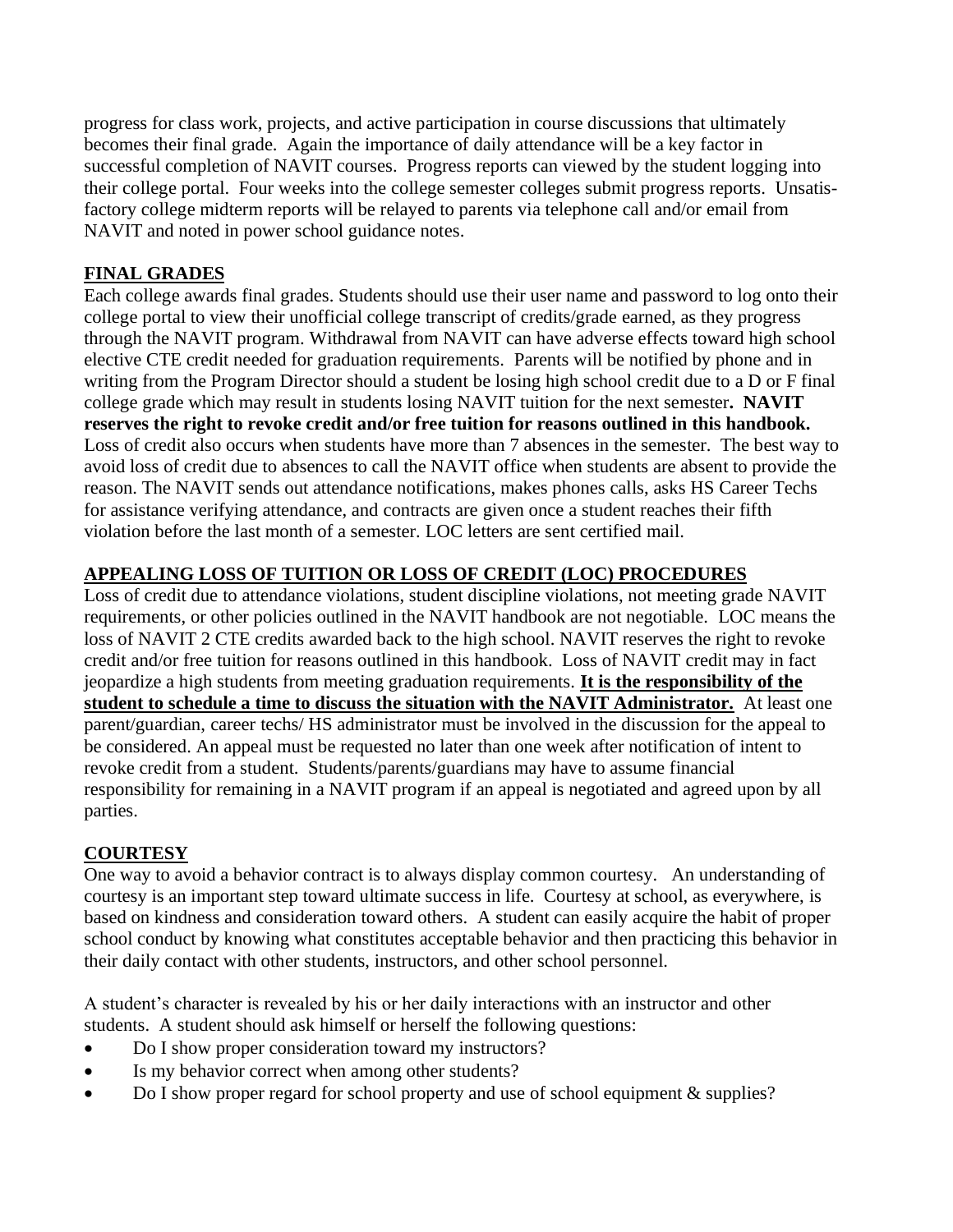• Do my actions exemplify appropriate participation in a NPC or EAC and NAVIT course?

Students should carefully consider the following modes of behavior:

- Show respect for their instructors by being on time, sitting attentively listening, fully participating in all class expectations **and by staying off my cell phone during class.**
- Avoid showing off and drawing undue attention to themselves.
- Does not read or disturb anything on the teacher's desk.
- Insubordination will not be tolerated. Follow all instructor reasonable requests.
- Respectfully listens to other students' remarks, then stating any disagreement politely. Violations will be given infraction referral for Category II, IV, or V.

More major violations are not tolerated and carry much heavier infractions:

- Fighting or physical assault
- Using any instrument as a weapon
- Firearm or explosives
- Indecent exposure, intimate acts, pornography

Violations will be given infraction referral for Category IV, V, and VI including expulsion.

# **SUBSTITUTE TEACHERS AND CLASSROOM GUESTS**

Substitute teachers and classroom guests should be shown the same respect as shown to regular classroom instructors. NAVIT asks that students show more patience with a substitute teacher. These teachers are asked to take over with very little notice or time to prepare. Cooperation with substitute teachers and classroom guests is very important. As substitutes, they often teach in other school districts and are in a position to compare our district with others. Positive or negative impressions of a school are often based on the observation of student behavior. Violations will be given infraction referrals for Category I, II, III, IV, V, or VI based on instructor requests.

### **DRESS CODE**

The NAVIT Governing Board recognizes that good grooming and the wearing of appropriate clothing by students contributes to the accomplishment of curriculum goals. The NAVIT Board also recognizes that student dress and grooming practices can affect the health, safety, and general welfare of all students. It is NAVIT's belief that school pride, morale, and image are influenced by the general appearance of our students. Violations will be given infraction referral for Category I. Most NAVIT programs have specific dress requirements. The individual dress code requirements for each NAVIT Program will be adhered to per instructor syllabi. NAVIT programs are designed to prepare students for the real world of work. Most professionals abide by dress codes to distinguish themselves as a member of their chosen field which at times includes a name badge. Violations of dress code will meet with infractions determined by a NAVIT administrator. Infractions will not be tolerated where protective safety gear or clothing is concerned. Violations will be given infraction referral for Category II.

Exceptions for special activities or health considerations may be pre-approved by the administrator. Students who volunteer for extracurricular activities are subject to standards of dress as defined by the sponsors of such activities.

# **ALCOHOL, TOBACCO, AND DRUGS**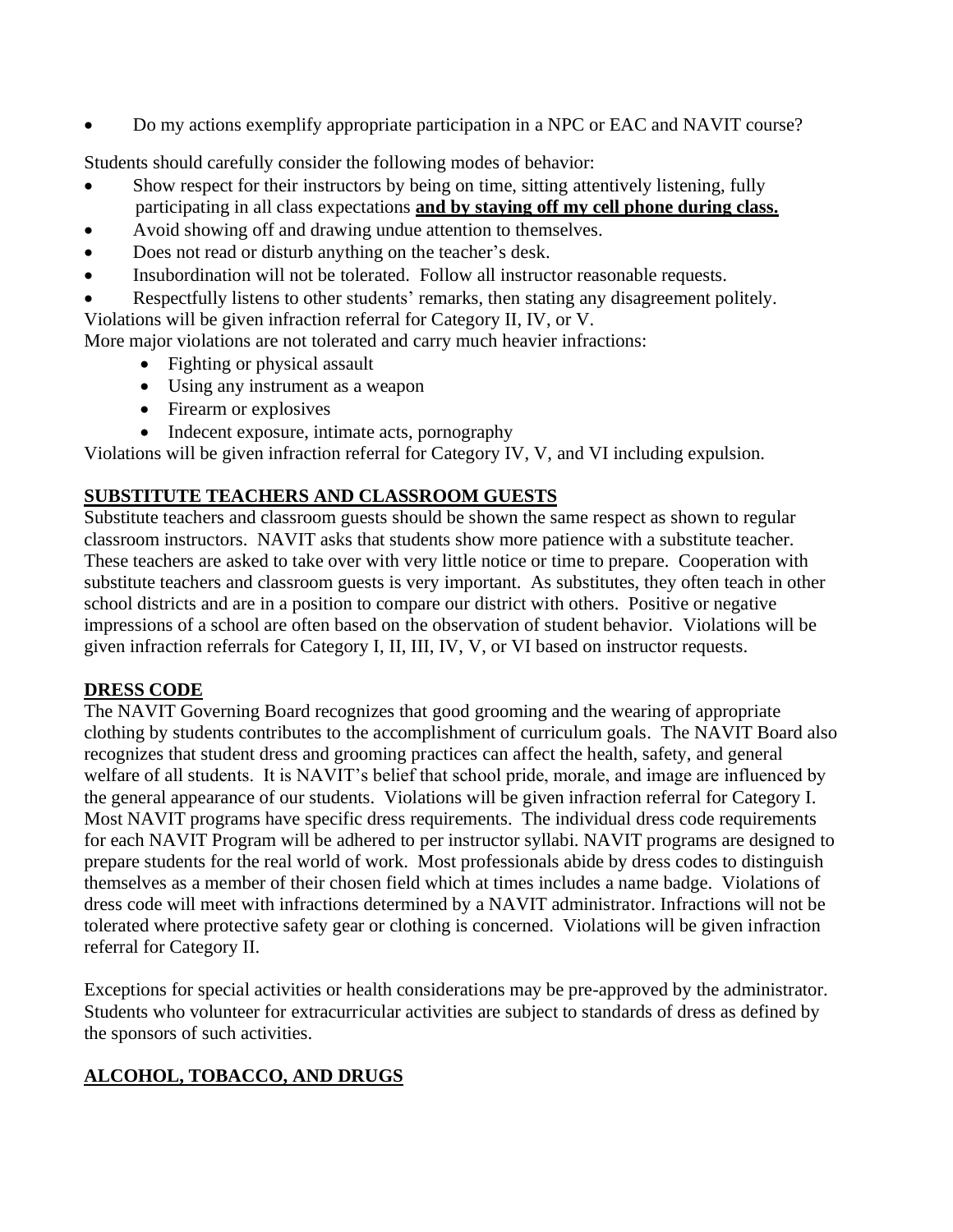Alcohol, tobacco, e-cigarettes/vaping, and drugs are considered to be controlled substances. The use or possession of these items at NAVIT locations is **strictly prohibited** and will result in their confiscation. This is in addition to the consequences outlined in the Discipline Policy. Violations will be given infraction referral for Category V or VI.

# **PROPERTY DAMAGE**

No student shall damage or deface property belonging to NAVIT, the college, or others. Discipline may be imposed for any property damage depending on the circumstances. Students shall be subject to suspension for willful destruction of school property. Under aged students who engage in conduct that damages property need to be aware formal charges may be filed with the appropriate court of law. Parents/guardians will become accountable to make full or partial restitution for the property damaged in accordance with court orders. Violations will be given infraction referrals for Category I, II, III, IV, V, or VI.

# **PERSONAL ELECTRONIC DEVICES**

Cell phones and other electronic devices **SHALL NOT** be in use in NAVIT classrooms unless momentarily authorized. In this day and age it is recognized that these devices are part of our everyday lives. With that said, they are *not allowed to be a disruption to the learning environment of any NAVIT classroom.* These items are subject to confiscation. Violations will be given infraction referral for Category II; including indecent material distribution; infractions are Category V, and police notified.

# **LOST OR STOLEN ITEMS**

NAVIT is not responsible for any personal item lost or stolen on school grounds. Students should avoid bringing valuable items to school. Where appropriate, lockers have been provided for students' use in safeguarding their possessions. However, theft will not be tolerated. Violations will be given infraction referral for Category III. College rules are more severe and supersede NAVIT's policies-automatic and consecutive expulsions could occur.

### **HAZING/ HARASSMENT**

Hazing/Harassment is defined as verbal, non-verbal, physical, sexual, or any other possible method that demeans another person. No student has the right to negatively impact the education of another student. Harassment or perceived harassment should be reported to an instructor or administrator as soon as possible. Violations will be given infraction referral for Category IV. The administration will investigate the reported allegation and take appropriate steps to prevent further occurrence. Administrative action may vary depending upon circumstance, severity, or previous incidents. In addition, this type of negative behavior is not acceptable. Violations could result in class change or termination from NAVIT.

# **EARLY CLASS DISMISSAL**

Due to the nature of college level courses, students may be periodically released from classes earlier than the scheduled release time. Students are expected to stay on the assigned campus until regular dismissal time. In the event of an early release, NAVIT, the participating college, and the home high school, do not assume responsibility for the student during that time. Violations will be given infraction referral for Category II.

### **LEAVING NAVIT CLASS**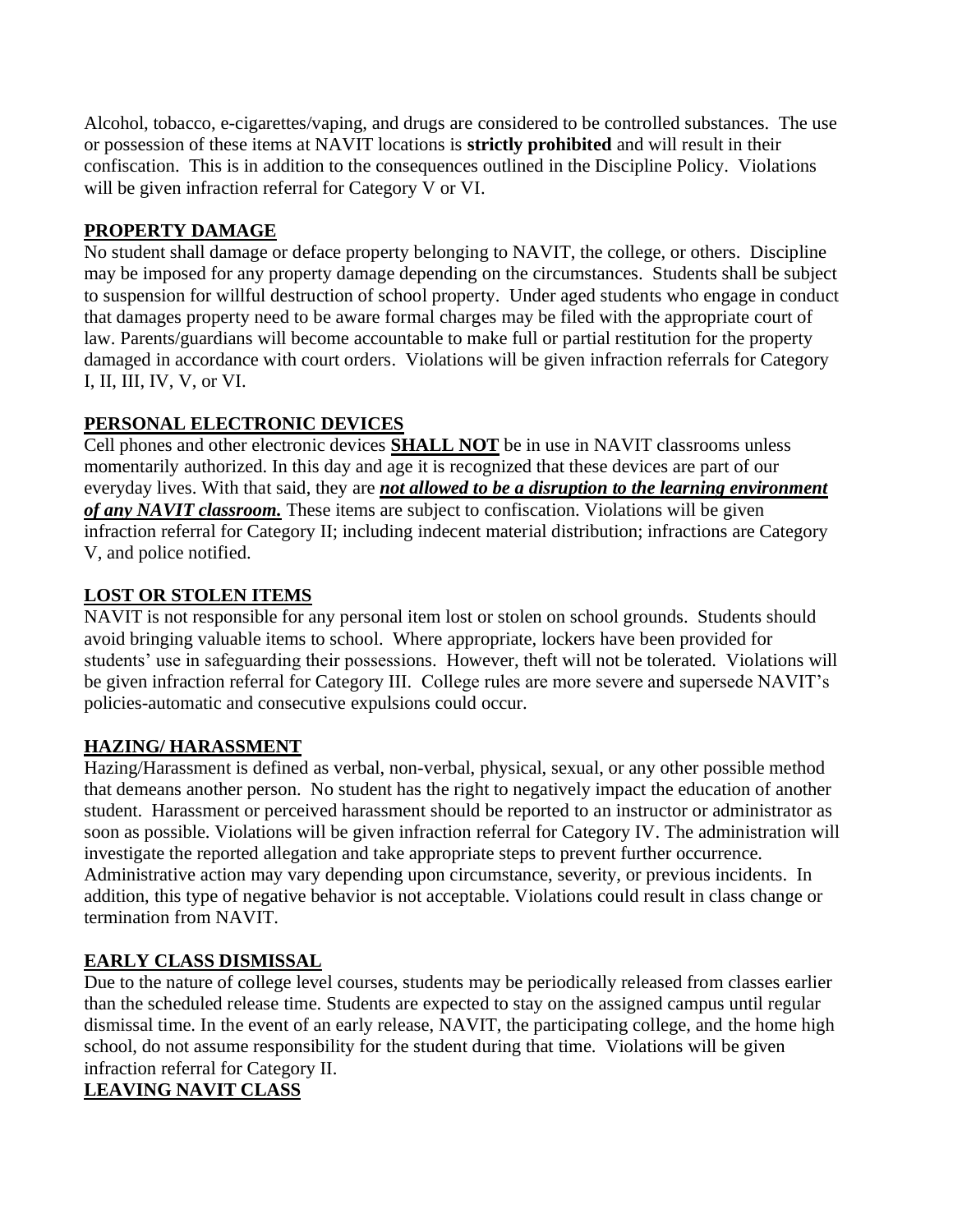A student does NOT have permission to arrive late, leave early, come and go at will for NAVIT classes. Students are required to remain at assigned class location as long as scheduled class time is in session. Students are NOT allowed to travel in personal vehicles with any one **during** NAVIT class time. Exceptions for leaving class are as follows:

- A student with a medical or dental appointment may leave in time to meet such an appointment. *(These activities are highly discouraged from being scheduled during NAVIT time.)*
- A class or group of students may leave campus when they are scheduled to travel in a school vehicle and participate in a high school AIA-sponsored event.

# **LOITERING/TRESPASSING**

Loitering is prohibited this behavior is also considered trespassing. Visitors, guests, relatives, and/or any other non-NAVIT students without valid visitor's passes are loitering. Students at NAVIT locations for more than a reasonable length of are to be/defined as loitering. Violations will be given infraction referral for Category II.

# **TRANSPORTATION**

NAVIT has made agreements with all partner school districts about transporting students to and from NAVIT locations for ease of mandatory attendance. NAVIT also has transportation agreements with each college when students attend CTE competitions or events. Riding in a school vehicle is a privilege not a right. The bus driver has complete charge of the vehicle and students must comply with driver requests regarding conduct on the vehicle. STUDENTS WILL BE REFUSED TRANSPORTATION IF THEY FAIL TO ADHERE TO THESE RULES.

# **POLICY FOR TRANSPORTATION**

- 1. No objects are to be thrown inside or out of the vehicle.
- 2. Noise is to be kept down to a level acceptable to the instructor and driver.
- 3. The vehicle will be kept clean and trash will be placed in proper trash containers.
- 4. Remain in your seat. Keep hands, feet, and objects to yourself.
- 5. No glass containers.
- 6. Keep the aisle clear.
- 7. Any action that compromises the safety of yourself and others is prohibited.
- 8. Students will follow directions given by the instructor and driver.
- 9. Students are expected to travel to and from school activities in transportation provided by the school with school supervision. Exceptions may be granted for the return trip if a student will be traveling with the student's parents or guardians, or if **prior** arrangements have been made with the NAVIT office and instructor.
- 10. While traveling to and from co-ed activities, boys and girls will be assigned to different sections of the vehicle after dark.
- 11. The school, vehicle driver, and instructor, will not be responsible for personal items left unattended in the vehicle.

Infraction referrals will be given based on Category Violation.

# **AUTOMOBILES ON CAMPUS**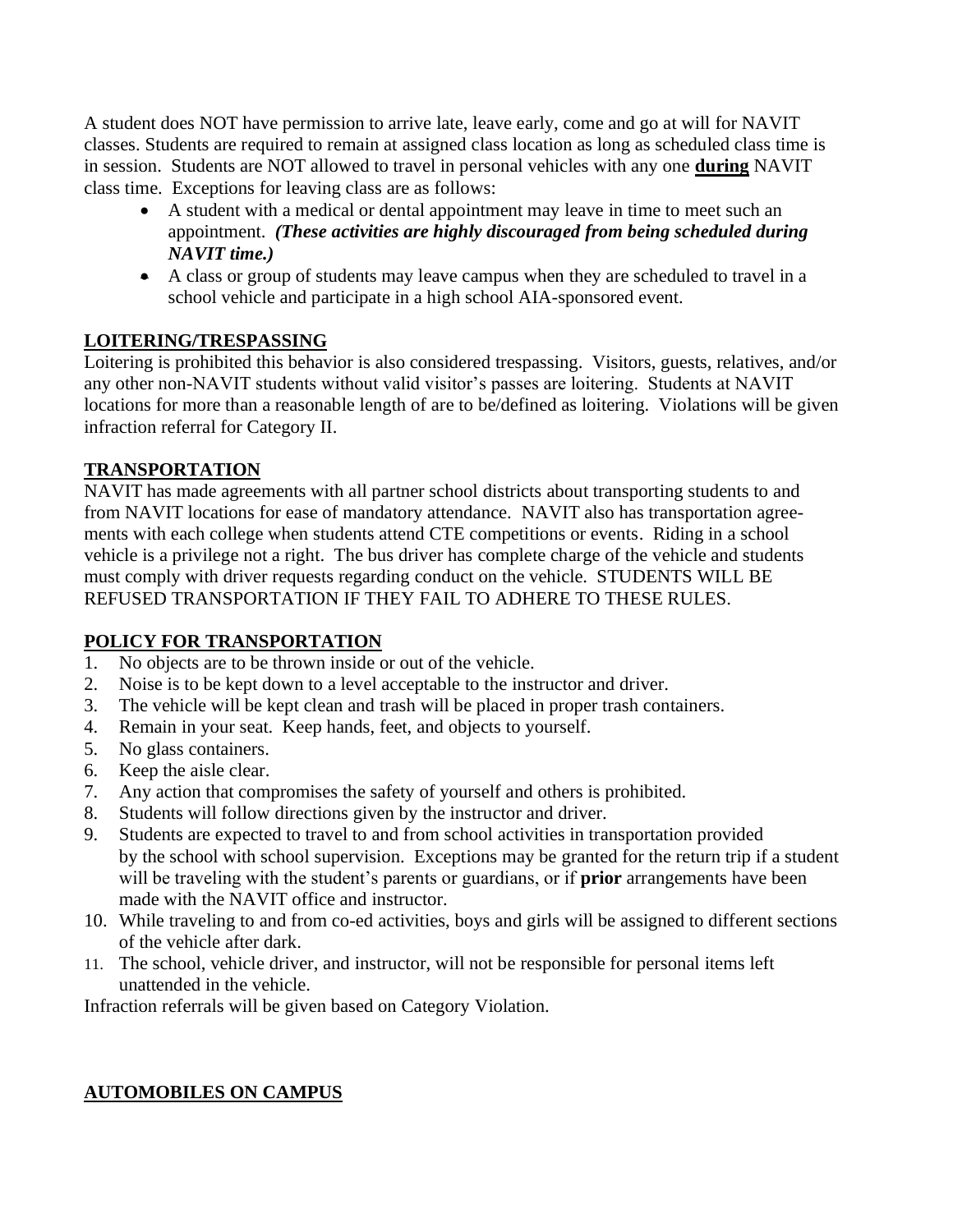NAVIT discourages the students using personal vehicles unless their home high school does not supply transportation. College parking is a privilege not a right. Students must follow all traffic rules and drive safely to and from NAVIT locations. Personal vehicles may be required if a student has lost their privilege to ride their home school transportation vehicle.

Students are not to go to their vehicles during or between classes. Students are not to leave campus in their vehicles during class time. These instances may be considered "ditching" as perceived by a NAVIT instructor. Violations will be given infraction referral for Category III.

# **CODE OF CONDUCT FOR EXTRACURRICULAR PARTICIPATION/CTE SPONSORED EVENTS/FIELD TRIPS**

As a student engaged in an activity that represents NAVIT, be mindful that you also represent your instructors, administration, school board, and community. Because of this representation, you are expected to display superior personal conduct. Students will be required to follow all the aforementioned policies in this handbook. Violations will be given infraction referral for Category III, V, or VI.

In addition, a student involved in NAVIT extracurricular activities must:

- 1. Not purchase, drink, or be in possession of alcohol.
- 2. Not use, purchase, or be in possession of illegal drugs, any tobacco, or e-cig products.
- 3. Refrain from vulgar or suggestive language or actions.
- 4. Display proper conduct, adhere to dress code at events, on trips, and at activities.
- 5. Maintain passing grades for consideration to participate.

# **LIBRARY MEDIA CENTER USE**

The college has a library with media for student use. The Library Media Center is available for research, reading, studying and quiet tutoring. Talking or other noise should be kept to a minimum so that library users may concentrate. Return all books and materials by the due date. Pay all college charges promptly. Please refer to individual college handbook for further details. Violations will be given infraction referrals for Category II, III, IV, or V.

### **SUPPORT SERVICES POLICY**

All students in the NAVIT District shall have the opportunity to receive assistance in overcoming class deficiencies that may result in the student's failure. If you find that you are struggling in your courses and need additional assistance, please consult your instructors. The college also has tutoring available at no cost to you as a college student, please take advantage of all resources available-including classmates or classroom helpers. If you are an IEP student at your home high school, you must selfidentify at the college in the Office of Accessibility and Inclusion . (Contact the college OAI offices: NPC www.npc.edu/oai or call 928-532-6178 EAC Phone- 928-468-8039 ext. 235 or email [james.quinlan@eac.edu\)](mailto:james.quinlan@eac.edu)

### **USE OF COMPUTER LAB/INTERNET USAGE**

Students will follow individual college guidelines. A technology use agreement must be signed by student/parent/guardian.

The use of technology is a privilege, not a right, and inappropriate use will result in the cancellation of those privileges. Technology resources must be used to support the education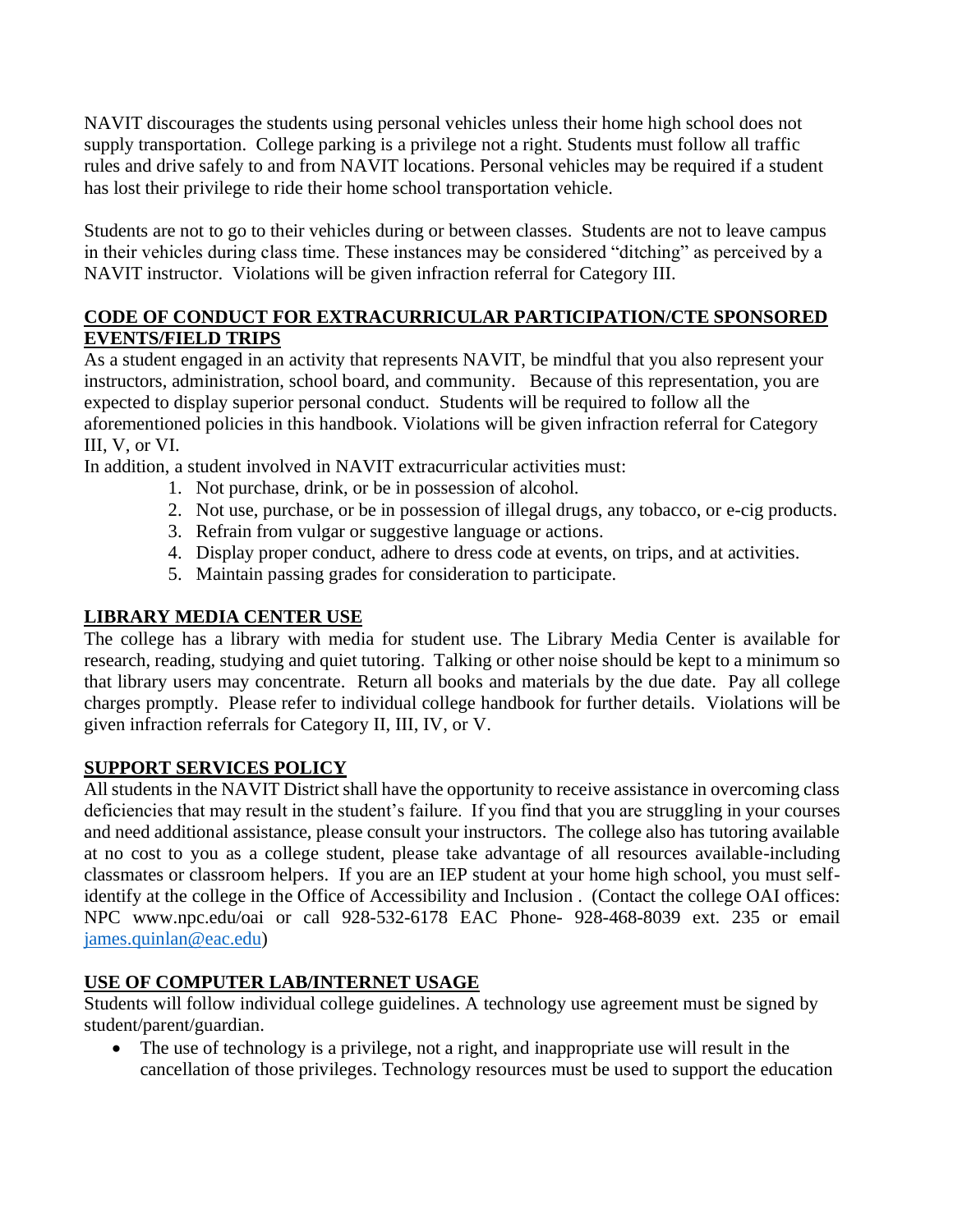and research consistent with the educational objectives of the NAVIT program in which the student is enrolled.

- Students are expected to abide by outlined rules of technology etiquette spelled out in the user agreement provided by the college.
- Users must practice security measures and proper care of technology.
- Abusing this privilege is not acceptable behavior.

Violations will be given infraction referrals for Category II, III, IV, or V.

# **ATTENDANCE POLICY**

The right to attend a public school carries with is certain responsibilities on the part of both the parents and the students. NAVIT is a CTED that is a privilege to attend. Consistent with state law, the NAVIT District holds to the philosophy that parents/guardians are primarily responsible for their children's attendance at school. **State law mandates that NAVIT record a reason for all student absences.** Parents cannot expect NAVIT to educate students that are not physically in attendance. It is very important that parents and students recognize the direct relationship that exists between academic success and regular NAVIT attendance. The benefit of lectures, discussions, and participation is lost to those who are absent. Daily NAVIT lessons introduce, practice career techniques, & technical skills, so missing class can cause critical learning gaps. NAVIT is designed to help students transition into the real world of work. Showing up for work on time and every day is the best way to keep a job and build skills such as reliability, trustworthiness, collaboration and professionalism. NAVIT programs strive to include teaching all CTE Arizona Workplace Professionalism Skills: complex communication, thinking and innovation, initiative and selfdirection, tolerance, adaptability, collaboration, professionalism, financial responsibility, legal and ethical practices.

Students who make arrangements to transport themselves need to strive to attend daily.

- *NAVIT is in session for 180 school days, please refer to NAVIT calendar. It is expected that all students attend each and every day of class from the beginning of the school year*
- *in July/August to the last day scheduled in May. This expectation is required for every NAVIT program.*
- *Hairstyling students may have different start and end dates, than the other NAVIT programs due to AZ state board mandated accumulation of clock hours.*
- *Medical Assistant students must attend intercession dates scheduled in December, even if they are dropping spring semester. Intercession dates for mandatory class time attendance extends into January.*
- *Certified Nursing students are the only exception to the end of semester attendance rules.*

\*\*\*\*\*Please keep in mind that certain CTE Programs such as Nursing Assistant, Hairstyling/ Cosmetology, and Fire Science have more stringent attendance policies than outlined by NAVIT policy handbook rules. Please refer to student NPC program syllabi for details.

➢ There is a misconception that NAVIT is not real-time. Understand that the State Board of Education sees attendance at NAVIT in the same light, as regular high school attendance. All schools are funded by the State Board of Education and required to adhere to their rules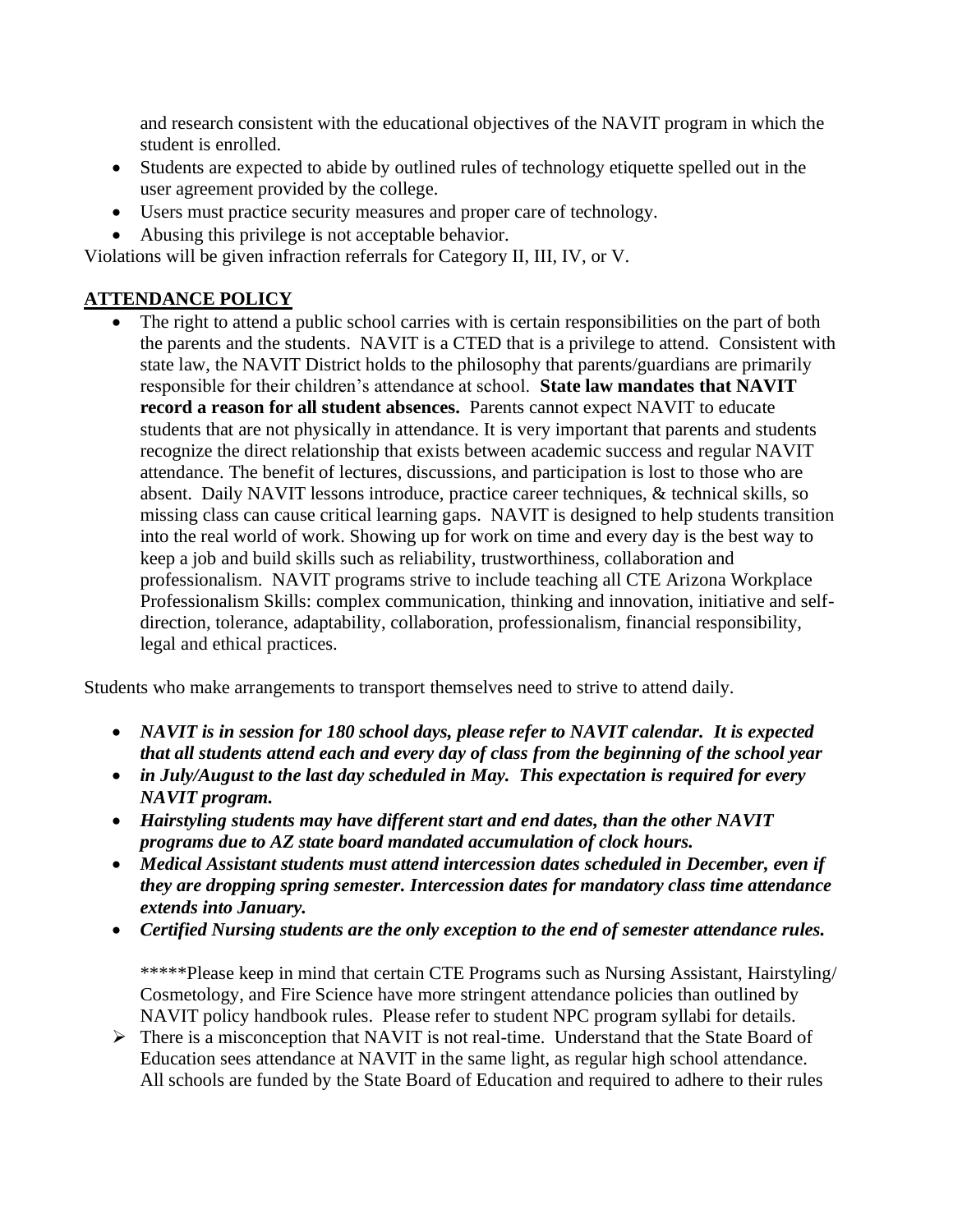and policies.

- ➢ NAVIT will enforce the number of absences allowed set forth in the college teacher syllabi. If the college teacher syllabus does not have an attendance requirement, NAVIT will allow 7 unexcused absences. Upon the eighth absence or the maximum absences allowed by the college teacher syllabi, whichever is less, students lose NAVIT elective credit at the home high school for the semester (whether the absences are consecutive or not).
- $\triangleright$  Loss of credit due to lack of attendance includes forfeiting any course deposits and forfeiting NAVIT sponsored tuition.
- $\triangleright$  Parent/guardians may be notified by mail and/or phone call on a biweekly basis concerning the student's attendance status. At the NAVIT Administrator's discretion, contracts may be used to help enforce attendance and behavior policies.
- ➢ NAVIT is responsible for relaying student absence information to parents or guardians of students under eighteen. **Please remember NAVIT is not part of your student's high school system; therefore, NAVIT may not get attendance information from your students' high school or college in a timely manner. Parents/guardians are encouraged to contact NAVIT attendance clerk directly with absence information.**\*\*\*College attendance is not received by NAVIT on a daily basis. Therefore, attendance by the student on a regular basis is critical. Students could miss two days one week and two days the following week and the parent/guardian may not get notified until their child is already in jeopardy of loss of high school credit.
- ➢ **Several NAVIT programs, including Hairstyling, Fire Science and Nursing Assistant, still have state/ college mandated clock-hour requirements that must be met regardless of reason for absence.**
	- o **Hairstyling requires 1100 hours clocked in on the official time cards held at each location. Time cards are reviewed by the NAVIT office for attendance discrepancies and resolved with faculty before recording absences in the NAVIT office.**
	- o **2 nd yr COS. students need to attend more than two school years; in order, to fulfill the 1600 clock hours required by the State Board of Arizona for a Cosmetology license.**
	- o **NPC Fire Science Program will allow 5 unexcused absences, so FRS students will be dropped from the Fire Science Program at the sixth unexcused absence. This consequence ripples to Loss of Credit from NAVIT.**
	- o **Certified Nursing Assistants must attend 120 hours and only allows ONE unexcused absences: 40 hours of lecture; 40 hours of lab; as well as 40 hours of clinical work. The college designee will inform NAVIT if students have missed too many hours, and want students dropped. This consequence results in Loss of Credit from NAVIT.**

**SCHOOL ACTIVITY ABSENCE** (not all student activities are excusable-see SA bullets below) If a student misses NAVIT because of a high school activity, the student may be coded as confirmed (yet remains unexcused) or school activity (excused) absence by NAVIT. Prior to the activity the student will be expected to inform their NAVIT & the instructor in order to acquire any work that will be missed**. The student will be responsible to make up any assignments and/or hours that are required for the class.** *Students involved in AIA multiple events per week may need to prioritize NAVIT attendance over AIA participation.*

# **ABSENCE POLICY NOTIFICATION AND SANCTIONS (PER SEMESTER)**

NAVIT allows only 7 unexcused absences yet enforces college prescribed attendance policies written in course syllabi when less absences are dictated. Reaching unexcused absences limit results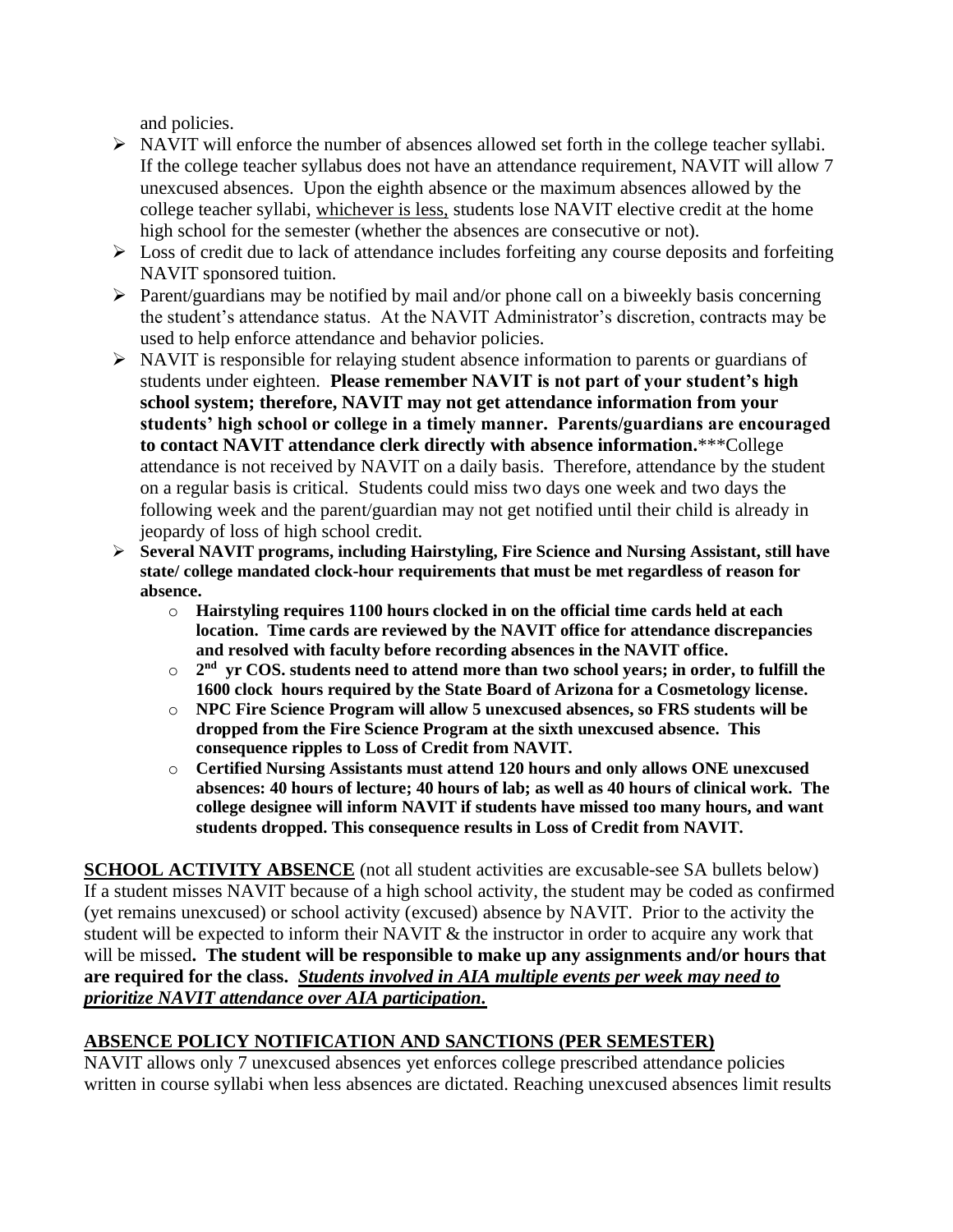in loss of credit and expulsion may occur. **Students/parents are expected to call the NAVIT office when students will be absent and state the reason. 928-536-6100.** 

Absences are coded by NAVIT attendance clerk as follows:

UNEXCUSED absences- two categories are coded by the NAVIT office:

- ➢ UA=Unknown/unreported reasons for not attending regularly scheduled college class.
	- All absences are recorded as such, until NAVIT attendance clerk re-codes based on documentation provided for verification.

\*\*\*\*\*When a student is absent from NAVIT for any reason, other than AIA sanctioned competitive activities associated with their home high school, it is listed as unexcused in the NAVIT attendance system whether a parent or guardian has called the NAVIT office or not. Parents do not determine reasons for excused absences, NAVIT personnel decides based on individual circumstances.\*\*\*\*\*

- $\triangleright$  CA=Confirmed Absence-student was in fact missing from college class as verified by parent/student/high school personnel confirming student absence with NAVIT office:
	- Any illness. (Hospitalization and doctor appointments must have documentation.)
	- Doctor or dental appointments. (Please schedule before or after NAVIT times, so student always attends NAVIT. Send NAVIT documentation of visit.)
	- Non AIA sanctioned school activities: School dances, pep assemblies, sports camps/practice, college visits/touring, skiing, field trips, etc.
	- Completion of class projects, term papers, re-teaching days/activities.
	- Missed bus or no ride to school (other than NT code).
	- Caring for other siblings.
	- Religious holidays or ceremonies.
	- Family vacations/emergencies.
	- Hunting.

EXCUSED Absences- three categories will be considered by the NAVIT office:

1. SA=School Activity: requires HS documentation sent to NAVIT office for each category. The ONLY accepted forms of documentation for coding an SA absence are:

- AIA sanctioned competitive activity includes all AIA interscholastic activities. Said activities (CTSO included) are events defined as being competitive in nature: involving more than one school; where a championship, winner, or rating is determined, and/or those endeavors of a continuous or ongoing nature-- for which no credit is earned in meeting high school graduation or promotional requirements, and is organized, planned, or sponsored by the high school District consistent with their District policy.
- Standardized testing such as: state mandated AZ Merit; ACT; & SAT; (Benchmark testing is NOT considered SA, as it can be taken during non-NAVIT time.)
- Military recruitment
- 2. NT=Not transported
	- Home high school was unable to bring student to NAVIT due to weather.
	- Students who normally transport themselves to NAVIT classes are expected to use their best judgement on the safety of traveling to NAVIT classes during inclement weather. The expectation is that you are in class daily. If you choose not attend class, you must call the NAVIT office to document your absence.
	- **NT Procedures:**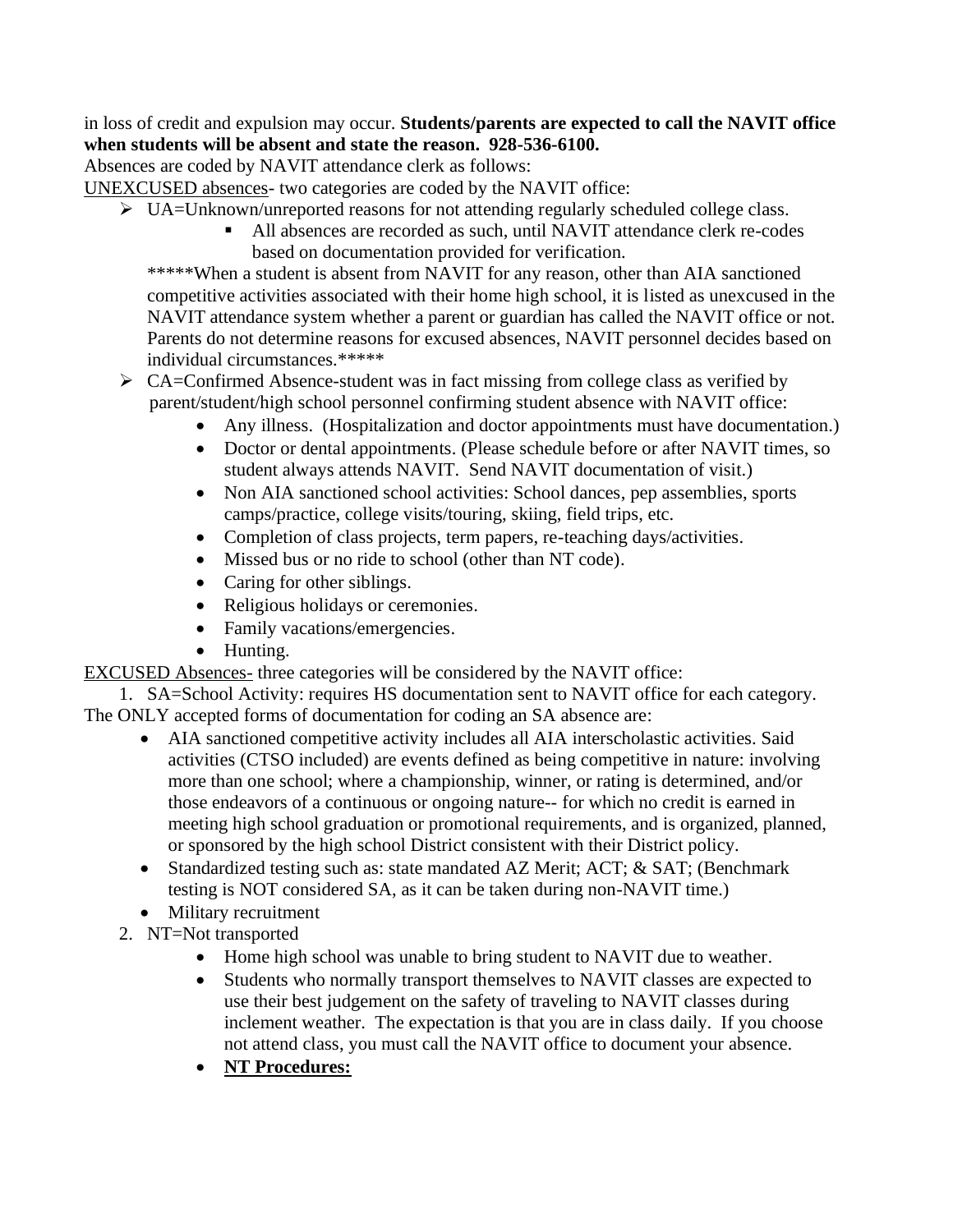High School Administration may call for one hour, two hour delays, or cancel high school transportation due to adverse weather conditions. On occasion buses break down.

- ➢ When career techs have been alerted to any change in their schools transportation schedule they should immediately inform NAVIT's Program Director via phone call, text message, or email.
- ➢ Career techs will also email a list of student names who will not be transported to NAVIT, so the absence can be coded as a NT.
- ➢ NAVIT's Program Director will notify NPC instructors affected by high school NT issues.

# **NAVIT NEVER CANCELS CLASS!** Refer to NAVIT calendar for180 school days.

However there are times when a college decides to cancel classes at a certain campus due to weather or other unforeseen circumstances. Please consult college website for updates. It is highly recommended that students sign up for the college notification system which sends out text, email, or message alerts.

- 3. MA=Made up absence. Only allowed three!
	- a. **MAKE-UP WORK:** Rules for making-up an unexcused absences vary across programs and should be stated in college instructor's syllabi. NAVIT will adhere to college instructor policies.
	- b. All assignments missed due to absences are the responsibility of the student. It is the student's responsibility to ask his or her teacher for make-up work, prior to or upon returning from an absence. The student will adhere to the rules and expectations of the individual teacher concerning time frame for due dates concerning make up work.
	- c. NAVIT has determined ONLY THREE unexcused absences can be made up per semester with a change to system coding. Each students make up day/hours must be emailed by the instructor to the NAVIT attendance clerk with exact times and month/day/year documented clearly. MA is subject to college instructor approval and students must follow policy rules. NAVIT's attendance clerk will change the UA code to a MA code up to no more than three. Students are encouraged to make up assignments or course work missed every time they have to miss class time.

*NAVIT students will receive a college syllabus the first week of class. Syllabi explain all aspects of the course should questions arise, please review this college document. NAVIT students are highly encouraged to become familiar with the college catalog that outlines Student Rights and Responsibilities, as college rules supersede NAVIT's and tend to be stricter. NAVIT students should make themselves aware of the college requirements to obtain Certificates of Proficiency, Certificates of Science, and Associate of Applied Science Degrees related to their NAVIT program. Taking advantage of high school dual enrollment courses in English, math, and other colleg level electives will help students achieve college certificates and/or degrees. Students should seek out college advisors to learn about college scholarships opportunities outside of NAVIT offerings to acquire other certificates and degrees.*

*Students and Parents should also refer to the course syllabus to discover additional costs associated with NAVIT courses. All NAVIT programs have testing fees. Many programs require dress code purchases. Other out of pocket expenses occur for extra materials required due to program specific requirements. Contact NAVIT's business manager for payment plans and reimbursement rules per program.*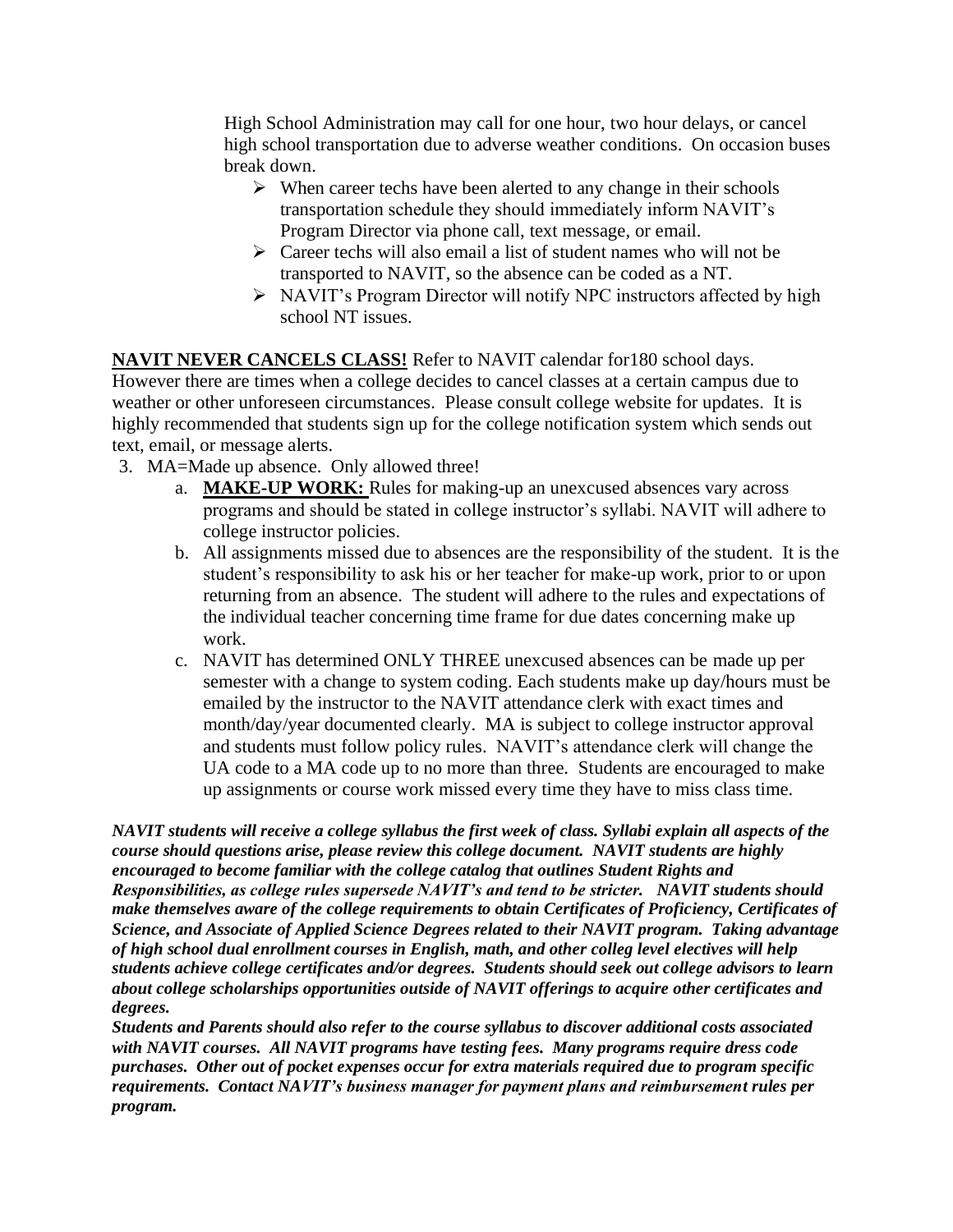**All students begin each school year with 50 NAVIT points. Below is how they will be taken away:**

# **INFRACTIONS**

| <b>CATEGORY I</b>                                                                        |                                  |                                  |                                  |                |
|------------------------------------------------------------------------------------------|----------------------------------|----------------------------------|----------------------------------|----------------|
| <b>REFERRAL NUMBER</b>                                                                   | 1                                | $\mathbf{2}$                     | 3                                | 4              |
| POINTS DEDUCTED FOR THIS REFERRAL                                                        | 10                               | 10                               | 15                               | 15             |
| A. Dress code violation                                                                  | C <sub>1</sub>                   | C <sub>2</sub>                   | C <sub>3</sub>                   | C <sub>3</sub> |
| B. Tardiness; poor attendance                                                            | C <sub>1</sub>                   | C <sub>2</sub>                   | C <sub>3</sub>                   | C <sub>3</sub> |
| C. Failure to complete disc. writing assignment on time                                  | C <sub>1</sub>                   | C <sub>2</sub>                   | C <sub>3</sub>                   | C <sub>3</sub> |
| D. Loitering on campus                                                                   | C <sub>1</sub>                   | C <sub>2</sub>                   | C <sub>3</sub>                   | C <sub>3</sub> |
| E. Public display of affection (embracing, kissing)                                      | C <sub>1</sub>                   | C <sub>2</sub>                   | C <sub>3</sub>                   | C <sub>3</sub> |
| F. Littering                                                                             | C <sub>1</sub>                   | C <sub>2</sub>                   | C <sub>3</sub>                   | C <sub>3</sub> |
| G. Parking violation                                                                     | C <sub>1</sub>                   | C <sub>2</sub>                   | C <sub>3</sub>                   | C <sub>3</sub> |
| <b>CATEGORY II</b>                                                                       |                                  |                                  |                                  |                |
| <b>REFERRAL NUMBER</b>                                                                   | 1                                | $\mathbf{2}$                     | 3                                |                |
| <b>POINTS DEDUCTED FOR THIS REFERRAL</b>                                                 | 15                               | 15                               | 20                               |                |
| A. Falsification; failure to identify self to staff                                      | C <sub>3</sub>                   | C <sub>3</sub>                   | C <sub>4</sub>                   |                |
| B. Violation of contract requirements                                                    | C <sub>3</sub>                   | C <sub>3</sub>                   | C <sub>4</sub>                   |                |
| C. Assault: profanity, vulgar gestures,                                                  |                                  |                                  |                                  |                |
| use of fight provoking words                                                             | C <sub>3</sub>                   | C <sub>3</sub>                   | C <sub>4</sub>                   |                |
| D. Poor academic performance                                                             | C <sub>3</sub>                   | C <sub>3</sub>                   | C <sub>4</sub>                   |                |
| E. Throwing snowballs, water balloons, etc.                                              | C <sub>3</sub>                   | C <sub>3</sub>                   | C <sub>4</sub>                   |                |
| Misuse of school property<br>F.                                                          | C <sub>3</sub>                   | C <sub>3</sub>                   | C <sub>4</sub>                   |                |
| G. Jeopardizing the safety of oneself or others                                          | C <sub>3</sub><br>C <sub>3</sub> | C <sub>3</sub><br>C <sub>3</sub> | C <sub>4</sub><br>C <sub>4</sub> |                |
| H. Trespassing while suspended<br>Inappropriate Use/abuse of email correspondence/<br>L. |                                  |                                  |                                  |                |
| technology of cell phone or electronic devices                                           | C <sub>3</sub>                   | C <sub>3</sub>                   | C <sub>4</sub>                   |                |
|                                                                                          |                                  |                                  |                                  |                |
| <b>CATEGORY III</b>                                                                      |                                  |                                  |                                  |                |
| <b>REFERRAL NUMBER</b>                                                                   | 1                                | $\mathbf 2$                      |                                  |                |
| <b>POINTS DEDUCTED FOR THIS REFERRAL</b>                                                 | 20                               | 30                               |                                  |                |
| A. Lying, cheating, and/or plagiarism                                                    | C <sub>4</sub>                   | C <sub>5</sub>                   |                                  |                |
| B. Disruption of classroom/inappropriate language                                        | C <sub>4</sub>                   | C <sub>5</sub>                   |                                  |                |
| C. Disruptive objects, fire extinguishers, mace, pepper                                  | C <sub>4</sub>                   | C <sub>5</sub>                   |                                  |                |
| D. Minor vandalism (restitution required)                                                | C <sub>4</sub>                   | C <sub>5</sub>                   |                                  |                |
| E. Minor theft (restitution required)                                                    | C <sub>4</sub>                   | C <sub>5</sub>                   |                                  |                |
| F. Forgery, impersonation                                                                | C <sub>4</sub>                   | C <sub>5</sub>                   |                                  |                |
| G. Alcohol usage/possession of                                                           | C <sub>4</sub>                   | C <sub>5</sub>                   |                                  |                |
| H. Getting students out of class w/o authorization                                       | C <sub>4</sub>                   | C <sub>5</sub>                   |                                  |                |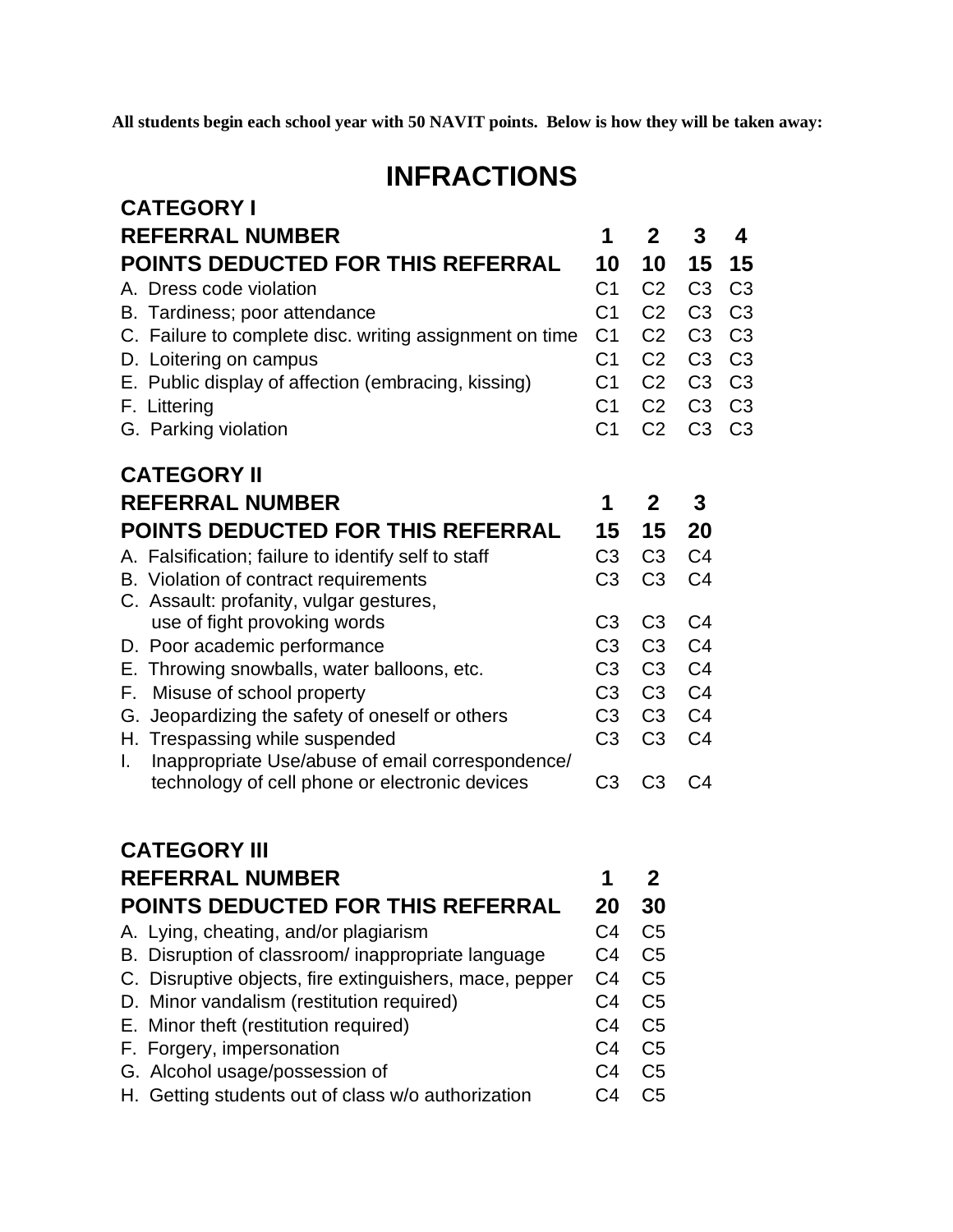|    | I. Careless driving/speeding/obstructing traffic                                  | C <sub>4</sub>                   | C <sub>5</sub>                   |
|----|-----------------------------------------------------------------------------------|----------------------------------|----------------------------------|
|    | <b>CATEGORY IV</b>                                                                |                                  |                                  |
|    | <b>REFERRAL NUMBER</b>                                                            | 1                                | $\mathbf{2}$                     |
|    | <b>POINTS DEDUCTED FOR THIS REFERRAL</b>                                          | 30                               | 30                               |
|    | A. Harassment, intimidation, threatening, verbal abuse                            | C <sub>5</sub><br>C <sub>5</sub> | C <sub>5</sub><br>C <sub>5</sub> |
| В. | Major theft (restitution required)<br>C. Non-compliance with reasonable requests, |                                  |                                  |
|    | insubordination                                                                   | C <sub>5</sub>                   | C <sub>5</sub>                   |
|    | D. Battery: physically striking/ fighting with others                             | C <sub>5</sub>                   | C <sub>5</sub>                   |
|    | <b>CATEGORY V--Police may be notified</b>                                         |                                  |                                  |
|    | <b>REFERRAL NUMBER</b>                                                            | 1                                | $\mathbf{2}$                     |
|    | <b>POINTS DEDUCTED FOR THIS REFERRAL</b>                                          | 40                               | 40                               |
|    | A. Pornographic or indecent materials, distribution of                            | C <sub>6</sub>                   | C <sub>6</sub>                   |
|    | B. Lewd conduct, indecent exposure, intimate acts                                 | C <sub>6</sub>                   | C <sub>6</sub>                   |
|    | C. Possession of alcohol                                                          | C <sub>6</sub>                   | C <sub>6</sub>                   |
|    | D. Extortion                                                                      | C <sub>6</sub>                   | C <sub>6</sub>                   |
|    | E. False fire alarm                                                               | C <sub>6</sub>                   | C <sub>6</sub>                   |
|    | F. Possession or use of tobacco or e-cig/vaping items                             | C <sub>6</sub>                   | C <sub>6</sub>                   |
|    | G. "Under the influence" of a controlled substance                                | C <sub>6</sub>                   | C <sub>6</sub>                   |
|    | H. Poss. of a non-firearm weapon/dangerous device                                 | C <sub>6</sub>                   | C <sub>6</sub>                   |
|    | <b>CATEGORY VI--Police will be notified</b>                                       |                                  |                                  |
|    | <b>REFERRAL NUMBER</b>                                                            | 1                                |                                  |
|    | <b>POINTS DEDUCTED FOR THIS REFERRAL</b>                                          | 50                               |                                  |
|    | A. Arson                                                                          | C <sub>7</sub>                   |                                  |
|    | B. Bomb threat                                                                    | C7                               |                                  |
|    | C. Poss. or sale of a controlled substance or look-alike                          | C <sub>7</sub>                   |                                  |
|    | D. Physical assault                                                               | C7                               |                                  |
|    | E. Possession and/or use of explosives                                            | C7                               |                                  |
|    | F. Use of any instrument as a weapon                                              | C <sub>7</sub>                   |                                  |
|    | G. Major vandalism (restitution required)                                         | C7                               |                                  |
|    | H. Possession of a firearm                                                        | C7                               |                                  |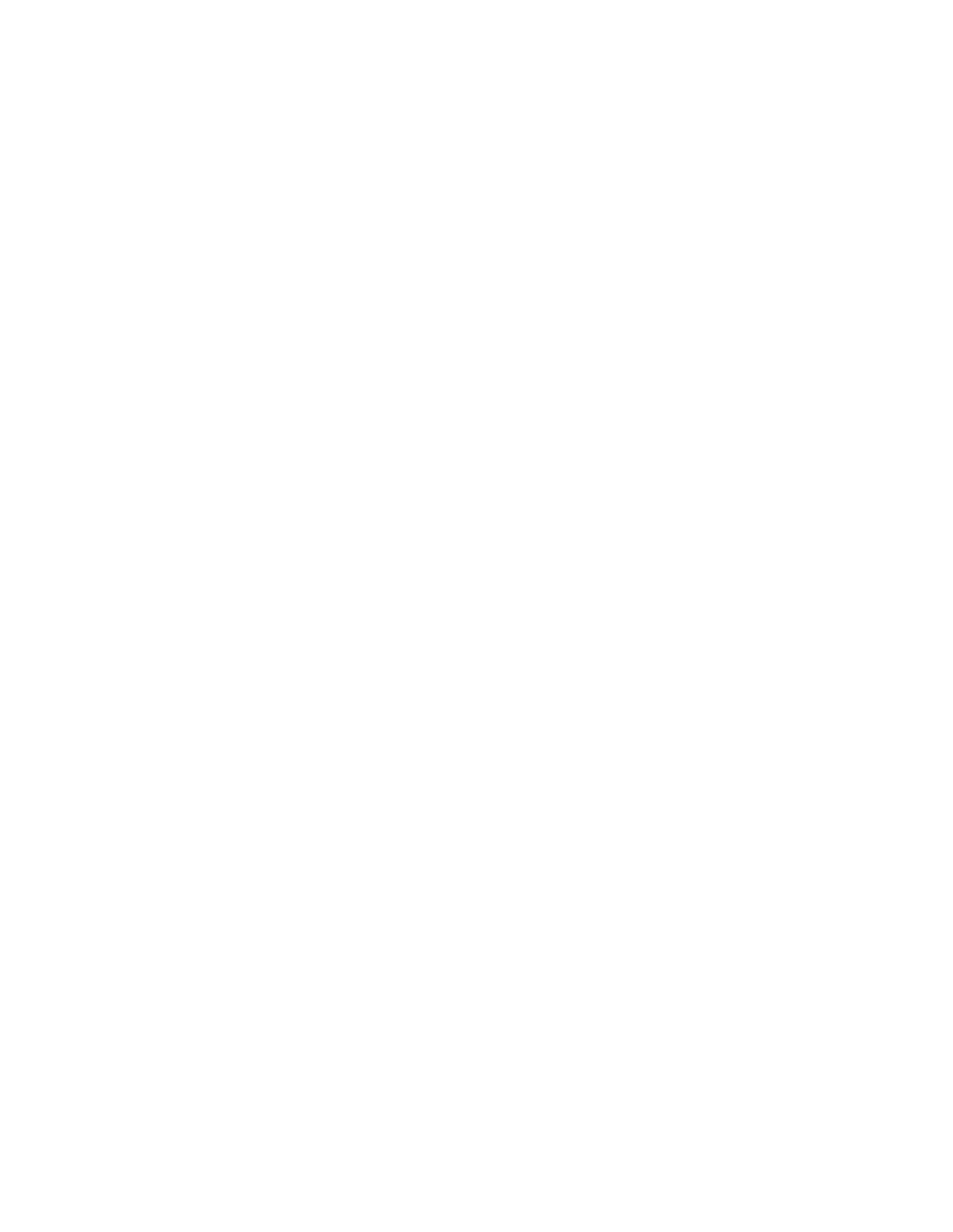

**Please sign, date this page, and return with NAVIT enrollment application.**

**HANDBOOK ACKNOWLEDGEMENT: located on our website [www.navitschool.org](http://www.navitschool.org/)**

**THE UNDERSIGNED STUDENT AND PARENT ACKNOWLEDGES THAT HE/SHE HAS CAREFULLY READ THE NAVIT HANDBOOK RULES AND PROCEDURES IN ITS ENTIRETY; THEREFORE, UNDERSTANDS ALL OF ITS TERMS AND CONDITIONS AND ACKNOWLEDGES THE RECEIPT OF SAID RULES/PROCEDURES.**

**My signature below verifies I have indeed read and agree to abide by all NAVIT handbook policies. I further understand the coded consequences for each violation of all infractions of NAVIT policies contained within this handbook.** 

| <b>Parent signature:</b>                                        |                    |                                                                   |                          | Date: |                                   |
|-----------------------------------------------------------------|--------------------|-------------------------------------------------------------------|--------------------------|-------|-----------------------------------|
| <b>Printed parent name</b>                                      |                    |                                                                   |                          |       |                                   |
| <b>Student signature</b>                                        |                    |                                                                   |                          | Date: |                                   |
| <b>Printed student name</b>                                     |                    |                                                                   |                          |       |                                   |
|                                                                 |                    | Please circle the NAVIT program you have selected for enrollment: |                          |       |                                   |
| NPC:<br><b>Automotive</b><br><b>Certified Nursing Assistant</b> |                    |                                                                   |                          |       | <b>Construction</b>               |
| <b>Computer Repair &amp; Maintenance</b>                        |                    |                                                                   |                          |       | <b>Energy Industry Technician</b> |
|                                                                 | <b>Hairstyling</b> | <b>Fire Science</b>                                               | <b>Medical Assistant</b> |       | Welding                           |
| <b>EAC-Payson:</b>                                              |                    | <b>Allied Health</b>                                              | <b>Sports Medicine</b>   |       | <b>Nail Tech</b>                  |
|                                                                 | Cosmetology        |                                                                   |                          |       |                                   |